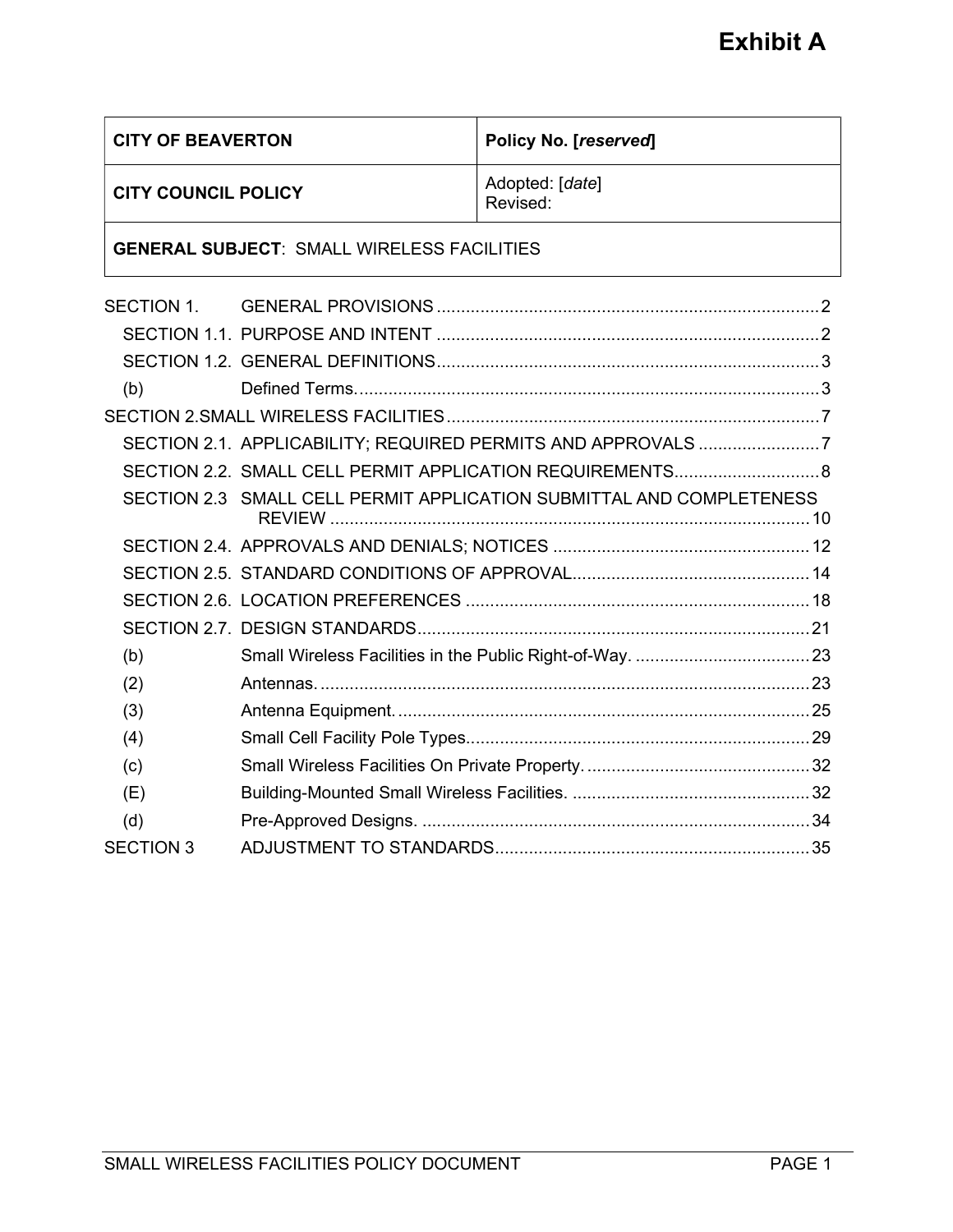# SECTION 1. GENERAL PROVISIONS

## SECTION 1.1. PURPOSE AND INTENT

- (a) On September 27, 2018, the Federal Communications Commission ("FCC") adopted a Declaratory Ruling and Third Report and Order, FCC 18-133 (the "Small Cell Order"), in connection with two informal rulemaking proceedings entitled Accelerating Wireless Broadband Deployment by Removing Barriers to Infrastructure Investment, WT Docket No. 17-79, and Accelerating Wireline Broadband Deployment by Removing Barriers to Infrastructure Investment, WC Docket No. 17-84. The regulations adopted in the Small Cell Order significantly curtail the local authority over wireless and wireline communication facilities reserved to State and local governments under sections 253 and 704 in the federal Telecommunications Act. Numerous legal challenges to the Small Cell Order were raised, but its regulations became effective while such challenges are pending. On August 12, 2020, the United States Court of Appeals for the Ninth Circuit invalidated many aesthetic restrictions in the Small Cell Order but largely upheld the other restrictions. Portland v. United States, 969 F.3d 1020 (9th Cir. 2020). The court specifically invalidated the requirements that aesthetic regulations be objective and no more burdensome than those applied to other infrastructure deployments. See id. at 1039–42. Although municipalities may exercise reasonable discretion over small wireless facilities, they must do so on an expedited basis to meet the short shot clock limits. Importantly, the Ninth Circuit's decision remains subject to further appeals that could stretch well into 2021 and even into 2022. Although the City of Beaverton opposes the Small Cell Order and the FCC's blatant overreach, the City recognizes the practical reality in establishing clear and concise processes and standards to address how installation of these facilities are to occur within the City. Accordingly, the City Council adopts this Policy as a means to accomplish such compliance that can be quickly amended or repealed by resolution in the future without the need to amend the City's municipal code. This policy document is to address small wireless facilities within the City's public rights-of-way and on private property.
- (b) The City of Beaverton intends this Policy to establish reasonable, uniform and comprehensive standards and procedures for small wireless facilities deployment, construction, installation, collocation, modification, operation, relocation and removal within the City's territorial boundaries, consistent with and to the extent permitted under federal and Oregon state law. The standards and procedures contained in this Policy are intended to, and should be applied to, protect and promote public health, safety and welfare, and balance the benefits that flow from robust, advanced wireless services with the City's local values, which include without limitation the aesthetic character of the City, its neighborhoods and community. This Policy is also intended to reflect and promote the community interest by: (1) ensuring that the balance between public and private interests is maintained; (2) protecting the City's visual character from potential adverse impacts and/or visual blight created or exacerbated by small wireless facilities and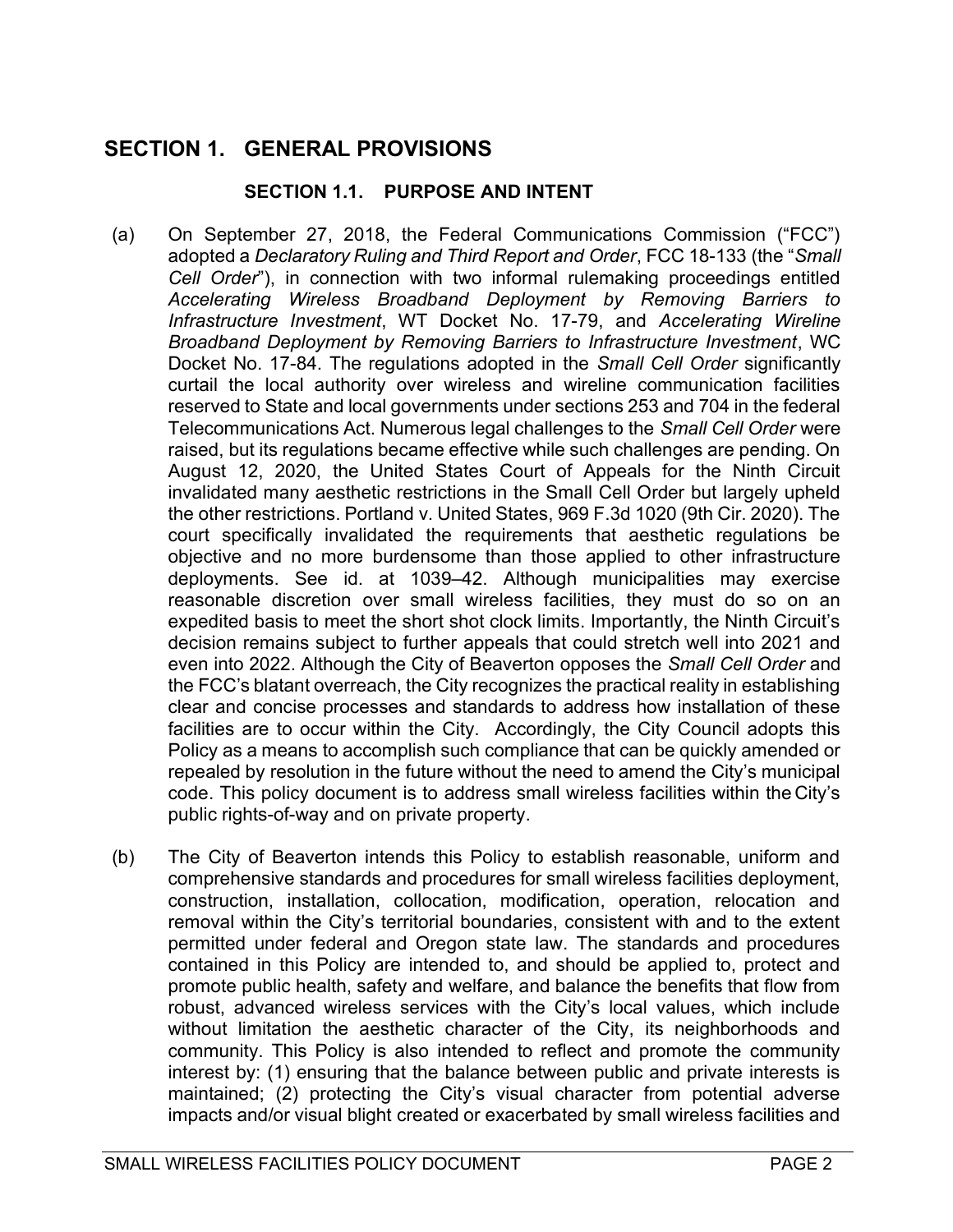related communications infrastructure; (3) protecting and preserving the City's environmental resources; (4) protecting and preserving the City's public rights-ofway and municipal infrastructure located within the City's public rights-of-way; and (5) promoting access to high-quality, advanced wireless services for the City's residents, businesses and visitors.

(c) This Policy is not intended to, nor shall it be interpreted or applied to: (1) prohibit or effectively prohibit any personal wireless service provider's ability to provide personal wireless services; (2) prohibit or effectively prohibit any entity's ability to provide any telecommunications service, subject to any competitively neutral and nondiscriminatory rules, regulations or other legal requirements for rights-of-way management; (3) unreasonably discriminate among providers of functionally equivalent services; (4) deny any request for authorization to place, construct or modify personal wireless service facilities on the basis of environmental effects of radio frequency emissions to the extent that such wireless facilities comply with the FCC's regulations concerning such emissions; (5) prohibit any collocation or modification that the City may not deny under federal or Oregon state law; (6) impose any unreasonable, discriminatory or anticompetitive fees that exceed the City's objectively reasonable and actual cost to provide the services for which the fee is charged; or (7) otherwise authorize the City to preempt any applicable federal or Oregon law.

## SECTION 1.2. GENERAL DEFINITIONS

(a) Undefined Terms. Undefined phrases, terms or words in this section will have the meanings assigned to them in 47 U.S.C. § 153 as may be amended or superseded, and, terms that still remain undefined will have their ordinary meanings. If any definition assigned to any phrase, term or word in this section conflicts with any federal or state-mandated definition, the federal or state- mandated definition will control.

## (b) Defined Terms.

- (1.) "Antenna" means the same as defined in 47 C.F.R. § 1.6002(b), as may be amended or superseded. (ADD FCC HPERLINK)
- $(2.)$  "Antenna Equipment" means the same as defined 47 C.F.R.  $\S$  1.6002(c), as may be amended or superseded. (ADD FCC HPERLINK)
- $(3)$  "Antenna Facility" means the same as defined in 47 C.F.R. § 1.6002(d), as may be amended or superseded. (ADD FCC HPERLINK)
- (4.) "approval authority" means the City official responsible for reviewing applications for small wireless facilities permits and vested with the authority to approve, conditionally approve or deny such applications as provided in this Policy. The approval authority for applications in connection with small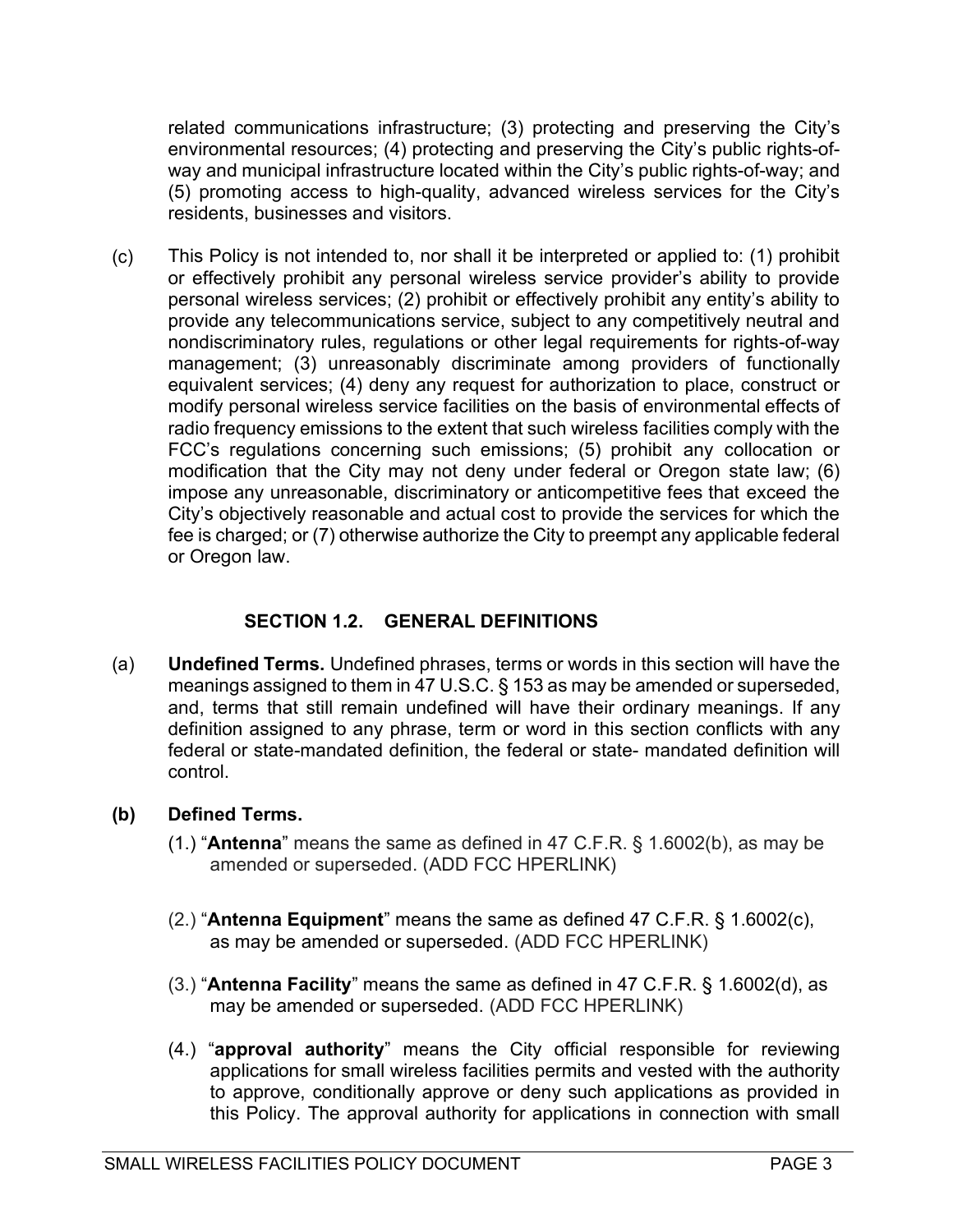wireless facilities shall be the Director or their designee.

- (5.) "arterial" means a roadway designed to interconnect and support principal arterials and freeways. They link major commercial, residential, industrial, and employment areas. Arterials are typically spaced about one mile apart to assure access to through routes and to reduce the incidence of traffic using collectors or local streets in lieu of a well-placed arterial street. The term "arterial" as used in this Policy is defined in the City of Beaverton Comprehensive Plan, Transportation Element.
- (6.) "batched application" means more than one application submitted at the same time.
- (7.) "collector" means a roadway designed to balance access and circulation within residential, commercial, and industrial areas. Collectors differ from arterials in that they provide circulation within the city and distribute trips onto neighborhood routes and local streets. The term "collector" as used in this Policy is defined in the City of Beaverton Comprehensive Plan, Transportation Element.
- $(8.)$  "collocate" means the same as defined by the FCC in 47 C.F.R. § 1.6002 $(q)$ , as may be amended or superseded. (ADD FCC HPERLINK)
- (9.) "concealed" or "concealment" means camouflaging techniques that integrate the transmission equipment into the surrounding natural and/or built environment such that the average, untrained observer cannot directly view the equipment but would likely recognize the existence of the wireless facility or concealment technique. Camouflaging concealment techniques include but are not limited to: (1) facade or rooftop mounted pop-out screen boxes;(2) antennas mounted within a radome above a streetlight; (3) equipment cabinets painted or wrapped to match the background; and (4) an isolated or standalone faux-tree.
- (10.) "decorative pole" means any pole that includes decorative or ornamental features, design elements and/or materials intended to enhance the appearance of the pole or the public rights-of-way in which the pole is located.
- (11.) "FCC" means the Federal Communications Commission or its duly appointed successor agency.
- (12.) "FCC Shot Clock" means the presumptively reasonable time frame within which the City generally must act on a given wireless application, as defined by the FCC and as may be amended or superseded.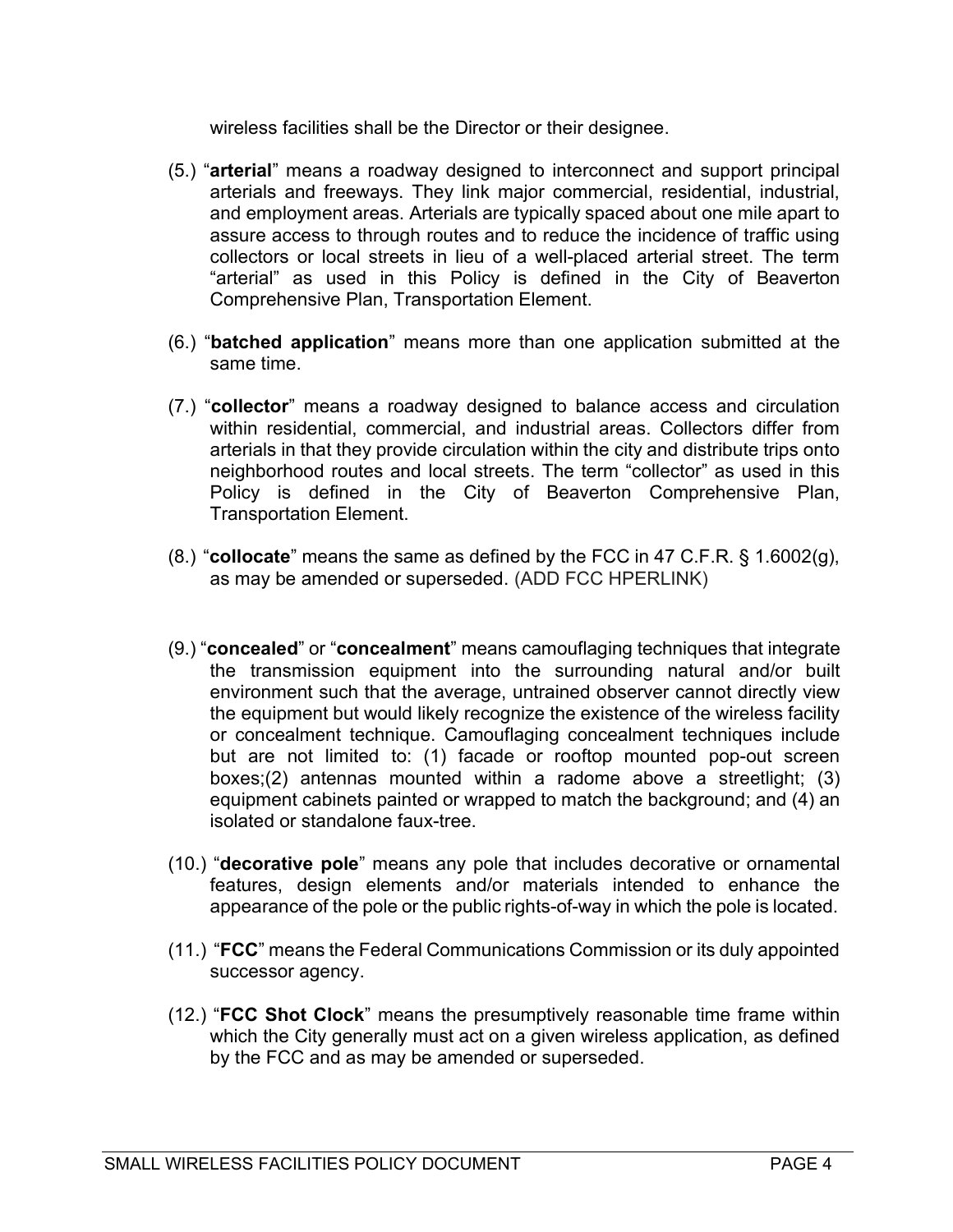- (13.) "local streets" are designed to have the sole function of providing access to adjacent land. Local street design deliberately discourages through traffic and is important to neighborhood identity. The term "local streets" as used in this Policy is defined in the City of Beaverton Comprehensive Plan, Transportation Element.
- (14.) "ministerial permit" means any City-issued non-discretionary permit required to commence or complete any construction or other activity subject to the City's jurisdiction. Ministerial permits may include, without limitation, any building permit, construction permit, electrical permit, encroachment permit, excavation permit, traffic control permit and/or any similar over-thecounter approval issued by the City's departments.
- (15.) "neighborhood routes" are designed to be longer than local streets and provide connectivity to collectors or arterials. Because they have greater connectivity, they generally have more traffic than local streets and are used by residents to get into and out of their neighborhoods. The term "neighborhood routes" as used in this Policy is defined in the City of Beaverton Comprehensive Plan, Transportation Element.
- (16.) "**personal wireless services**" means the same as defined in 47 U.S.C.  $\S$  $332(c)(7)(C)(i)$ , as may be amended or superseded. (ADD FCC HPERLINK)
- (17.) "personal wireless service facilities" means the same as defined in 47 U.S.C. § 332(c)(7)(C)(i), as may be amended or superseded. (ADD FCC HPERLINK)
- (18.) "Pole" means a type of structure that is or may be used in whole or in part by or for wireline communications, electric distribution, lighting, traffic control, signage, or similar function, or for collocation of small wireless facilities; provided, such term does not include a tower, building or electric transmission structures.
- (19.) "principal arterial" means streets that are designed to serve to connect neighboring cities and urban areas. They are of regional significance and often of statewide importance as well. The term "principal arterial" as used in this Policy is defined in the City of Beaverton Comprehensive Plan, Transportation Element.
- (20.) "Rights-of-Way (ROW)" means and includes, the space in, upon, above, along, across, over or under a street identified as a local, collector, neighborhood route, arterial, principal arterial, or freeway in the City's Comprehensive Plan, Transportation Element.
- (21.) "RF" means radio frequency or electromagnetic waves.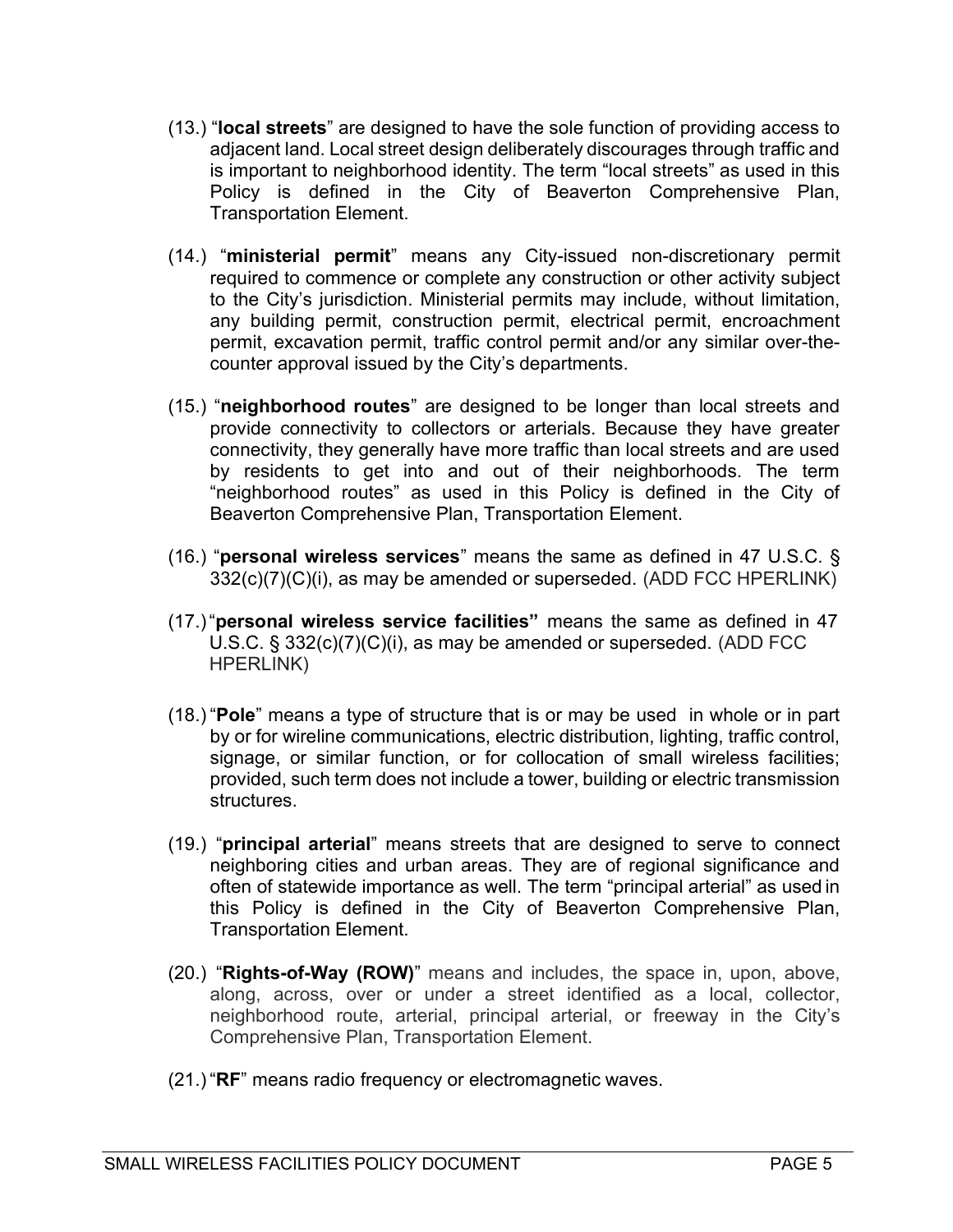- (22.) "Section 6409" means Section 6409(a) of the Middle-Class Tax Relief and Job Creation Act of 2012, Pub. L. No. 112-96, 126 Stat. 156, codified as 47 U.S.C. § 1455(a), as may be amended or superseded. (ADD FCC HPERLINK)
- (23.) "small wireless facility" or "small wireless facilities" means the same as defined by the FCC in 47 C.F.R. § 1.6002(l), as may be amended or superseded. (ADD FCC HPERLINK)
- (24.) "Strand Mounted" means small wireless antenna(s) and equipment attached directly to the wire hanging between two utility poles.
- $(25.$  "Structure" means the same as defined in 47 C.F.R. § 1.6002(m), as may be amended or superseded, which defines that term as a pole, tower, or base station, whether or not it has an existing antenna facility, that is used or to be used for the provision of personal wireless service (whether on its own or comingled with other types of service).
- (26.) "support structure" means a "structure" as defined by the FCC in 47 C.F.R. § 1.6002(m), as may be amended or superseded.
- (27.) "tower" means a structure, tower, pole or mast solely dedicated to support one or more wireless communication antenna systems, including but not limited to, guyed towers, lattice towers and monopoles; provided, such term does not include a pole as defined within this Policy, a building or electric transmission structures.
- (28.) "Wireless Communication Facility" A non-staffed facility for the transmission of radio frequency (RF) signals, usually consisting of an equipment shelter, cabinet or other enclosed structure housing electronic equipment; a support structure; and antenna systems or other transmission and reception devices. This includes cellular towers, cellular antennas, satellite dishes, and microwave dishes.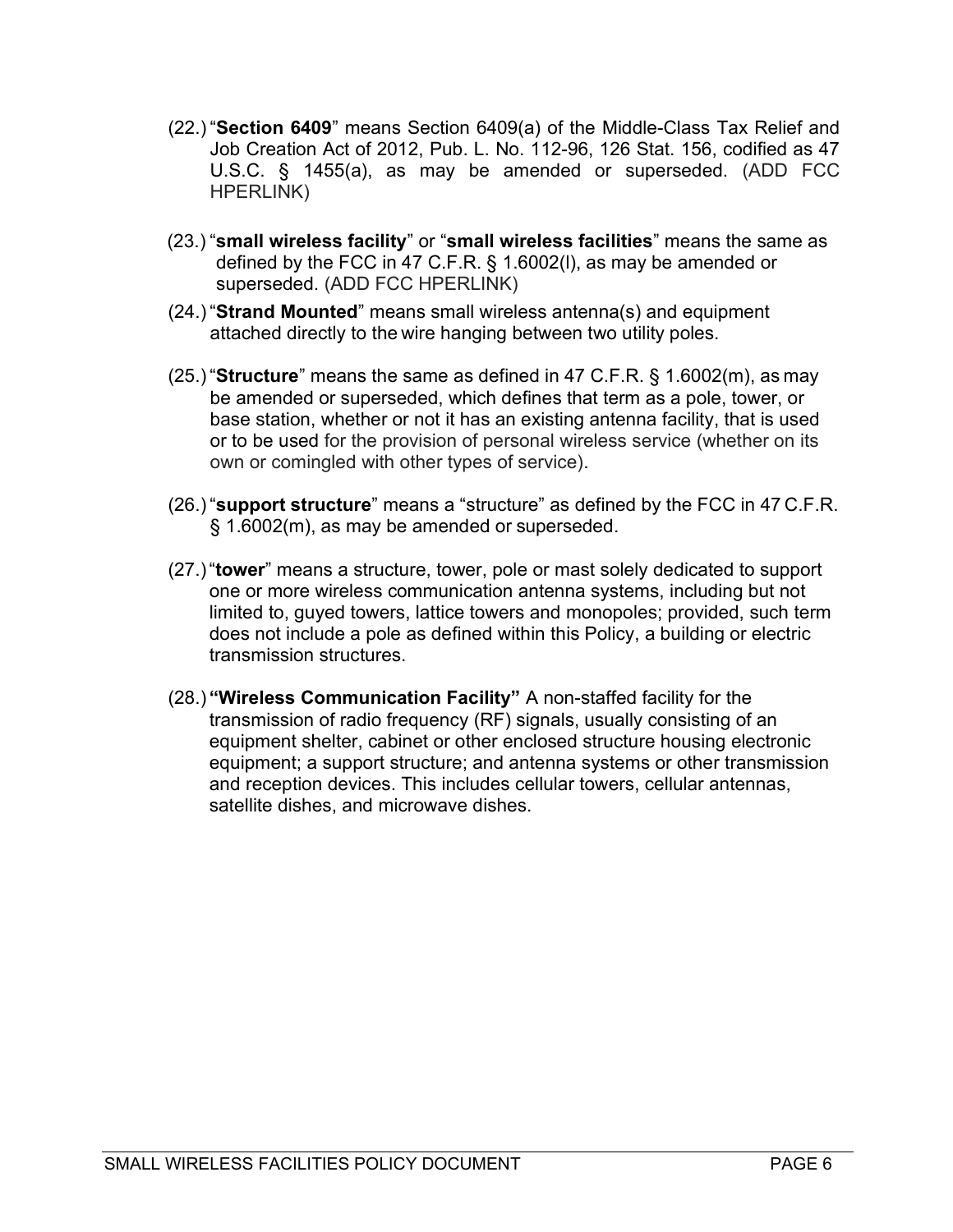## SECTION 2. SMALL WIRELESS FACILITIES

## SECTION 2.1. APPLICABILITY; REQUIRED PERMITS AND APPROVALS

#### (a) Applicable Facilities.

- (1) The development, installation, and modification of the following uses are subject to the provision set forth in this policy:
	- (A) Collocation of a small wireless facility; and
	- (B) Modification of an existing pole to be used for a small wireless facility that does not result in the replacement of the pole.
	- (C) Replacement of an existing pole that is required to accommodate a small wireless facility.
	- (D) Placement of a new pole to be used for a small wireless facility.
- (2) Small Wireless Facilities. Except as expressly provided otherwise in this Policy, the provisions in this Policy shall be applicable to all existing small wireless facilities and all applications and requests for authorization to construct, install, attach, operate, collocate, modify, reconstruct, relocate, remove or otherwise deploy small wireless facilities within the public rights-ofway or on private property within the City's jurisdictional and territorial boundaries.
- (b) Small Cell Permit. A "small cell permit," subject to the approval authority's prior review and approval, is required for any small wireless facility proposed on an existing, new or replacement structure.
- (c) Request for Approval Pursuant to Section 6409. Notwithstanding anything in the Policy to the contrary, requests for approval to collocate, replace or remove transmission equipment on an existing wireless tower or base station submitted pursuant to Section 6409 will be subject to the current FCC rules and regulations for "eligible facilities requests" as defined by FCC and as may be amended or superseded.
- (d) Other Permits and Approvals. In addition to a small cell permit, the applicant must obtain all other permits and regulatory approvals as may be required by any other federal, state or local government agencies prior to submittal of a small wireless facility application.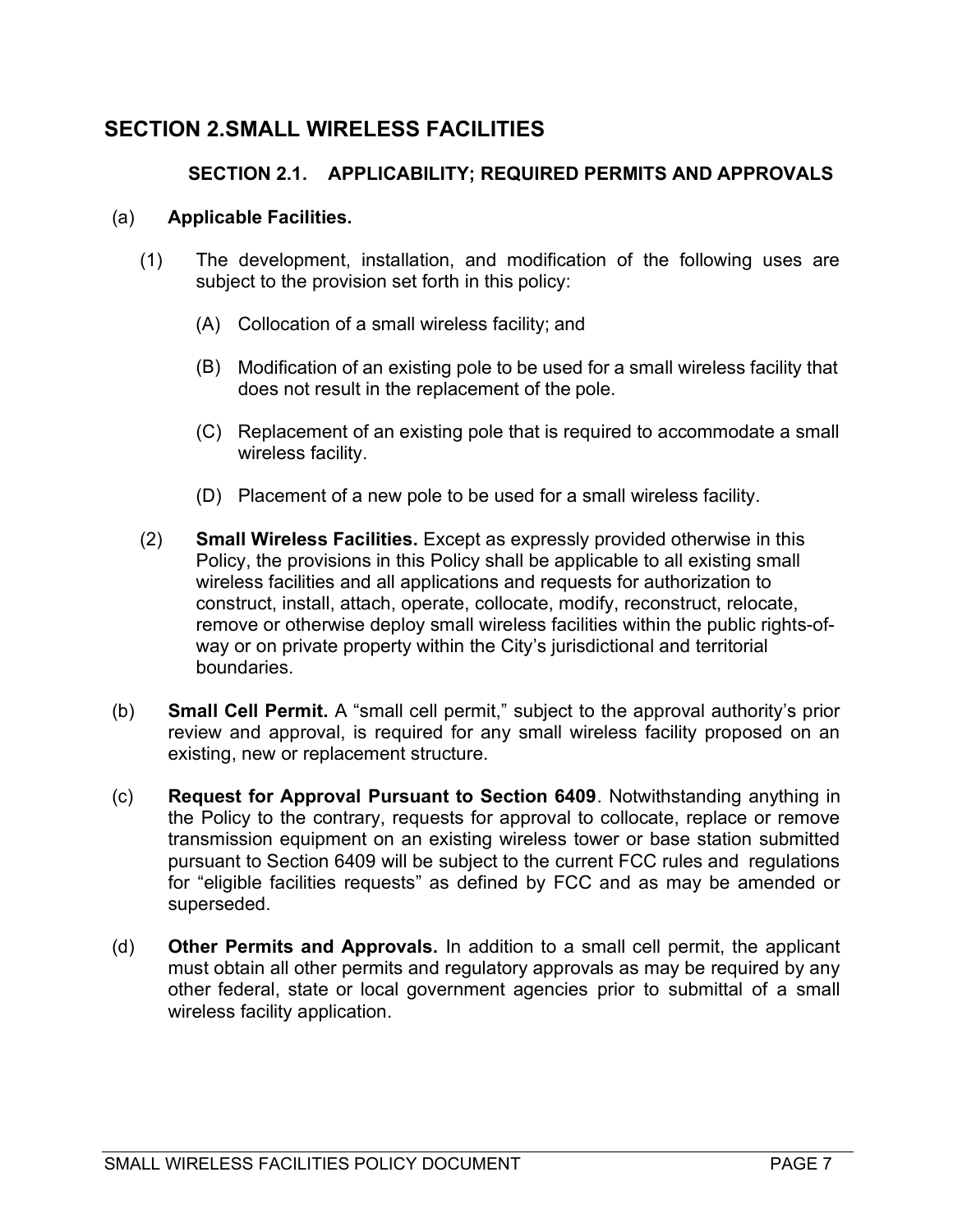#### SECTION 2.2. SMALL CELL PERMIT APPLICATION REQUIREMENTS

- (a) Small Cell Permit Application Contents. All applications for a small wireless facility proposed must include all the information and materials required in this Section 2.2(a).
	- (1) Application Form. The applicant shall submit a complete, duly executed small cell permit application on the then-current form that includes a checklist of required materials to be provided with the application form.
	- (2) Application Deposit. The applicant shall submit the applicable small cell permit application deposit established by City Council resolution. Batched applications must include the applicable small cell permit application deposit for each small wireless facility in the batch.
	- (3) Construction Drawings. The applicant shall submit true and correct construction drawings, prepared, signed and stamped by an Oregon licensed or registered engineer, that depicts all the existing and proposed improvements, equipment and conditions related to the proposed project, which includes without limitation any and all poles, posts, pedestals, traffic signals, towers, streets, sidewalks, pedestrian ramps, driveways, curbs, gutters, drains, handholes, manholes, fire hydrants, equipment cabinets, antennas, cables, trees and other landscape features. The construction drawings must:
		- (i) contain cut sheets identifying the technical specifications for all existing and proposed antennas and antenna equipment, which includes without limitation the manufacturer, model number and physical dimensions;
		- (ii) for projects within the right-of-way or a private street, identify all structures in the right-of-way within 500 lineal feet from the proposed small wireless facility and call out such structures' overall height above ground level
		- (iii) for projects on private property, identify all structures within 50 feet of the property line
		- (iv) depict the applicant's plan for electric and data backhaul utilities, which shall include the locations for all conduits, cables, wires, handholes, junctions, transformers, meters, disconnect switches, and points of connection; and
		- (v) demonstrate that proposed project will be in full compliance with all applicable health and safety laws, regulations or other rules, which includes without limitation all building codes, electric codes, local street standards and specifications, and public utility regulations and orders.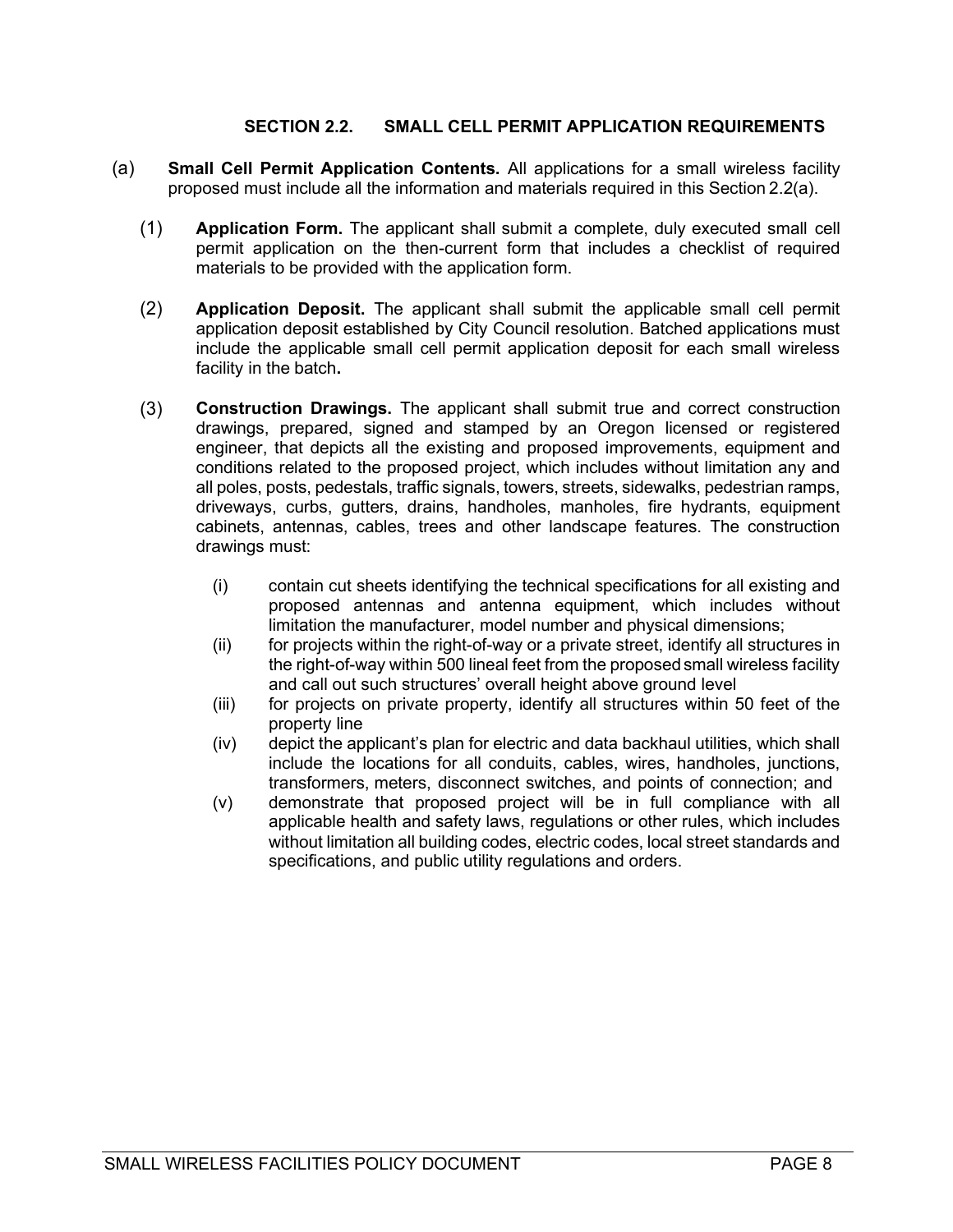- (4) Site Survey. The applicant shall submit a survey prepared, signed and stamped by an Oregon licensed or registered engineer. The survey must identify and depict all existing boundaries, encroachments and other structures within 75 feet from the proposed facility location, which includes without limitation all: (i) traffic lanes; (ii) all private properties and property lines; (iii) above and, below-grade utilities, and related structures and encroachments; (iv) fire hydrants, roadside call boxes and other public safety infrastructure; (v) streetlights, decorative poles, traffic signals and permanent signage; (vi) sidewalks, driveways, parkways, curbs, gutters and storm drains; (vii) benches, trash cans, mailboxes, kiosks and other street furniture; and (viii) existing trees, planters and other landscaping features.
- (5) Photo Simulations. The applicant shall submit site photographs and photo simulations that show the existing location and proposed small wireless facility in context from at least two vantage points within the public streets or other publicly accessible spaces, together with a vicinity map that shows the proposed site location and the photo location for each vantage point. At least one simulation must depict the small wireless facility from a vantage point approximately less than 50 feet from the proposed support structure or location.
- (6) Project Narrative and Justification. The applicant shall submit a written statement that explains in plain factual detail whether and why the proposed wireless facility qualifies as a "small wireless facility" as defined by the FCC in47 C.F.R. § 1.6002(l). A complete written narrative analysis will state the applicable standards in this policy and all the facts that allow the City to conclude the standards will be met—bare conclusions not factually supported do not constitute a complete written analysis. As part of the written statement the applicant must also include: (i) whether and why the proposed support is a "structure" as defined by the FCC in 47 C.F.R. § 1.6002(m); and (ii) whether and why the proposed wireless facility meets each required finding for a small cell permit as provided in Section 2.4(c).
- (7) RF Compliance Report. The applicant shall submit an RF exposure compliance report that certifies that the proposed small wireless facility, as well as any collocated wireless facilities, will comply with applicable federal RF exposure standards and exposure limits. The RF report must be prepared and certified by an RF engineer or qualified employee of the applicant acceptable to the City. The RF report must include the actual frequency and power levels (in watts effective radiated power) for all existing and proposed antennas at the site and exhibits that show the location and orientation of all transmitting antennas and the boundaries of areas with RF exposures in excess of the uncontrolled/general population limit (as that term is defined by the FCC) and also the boundaries of areas with RF exposures in excess of the controlled/occupational limit (as that term is defined by the FCC). Each such boundary shall be clearly marked and identified for every transmitting antenna at the project site.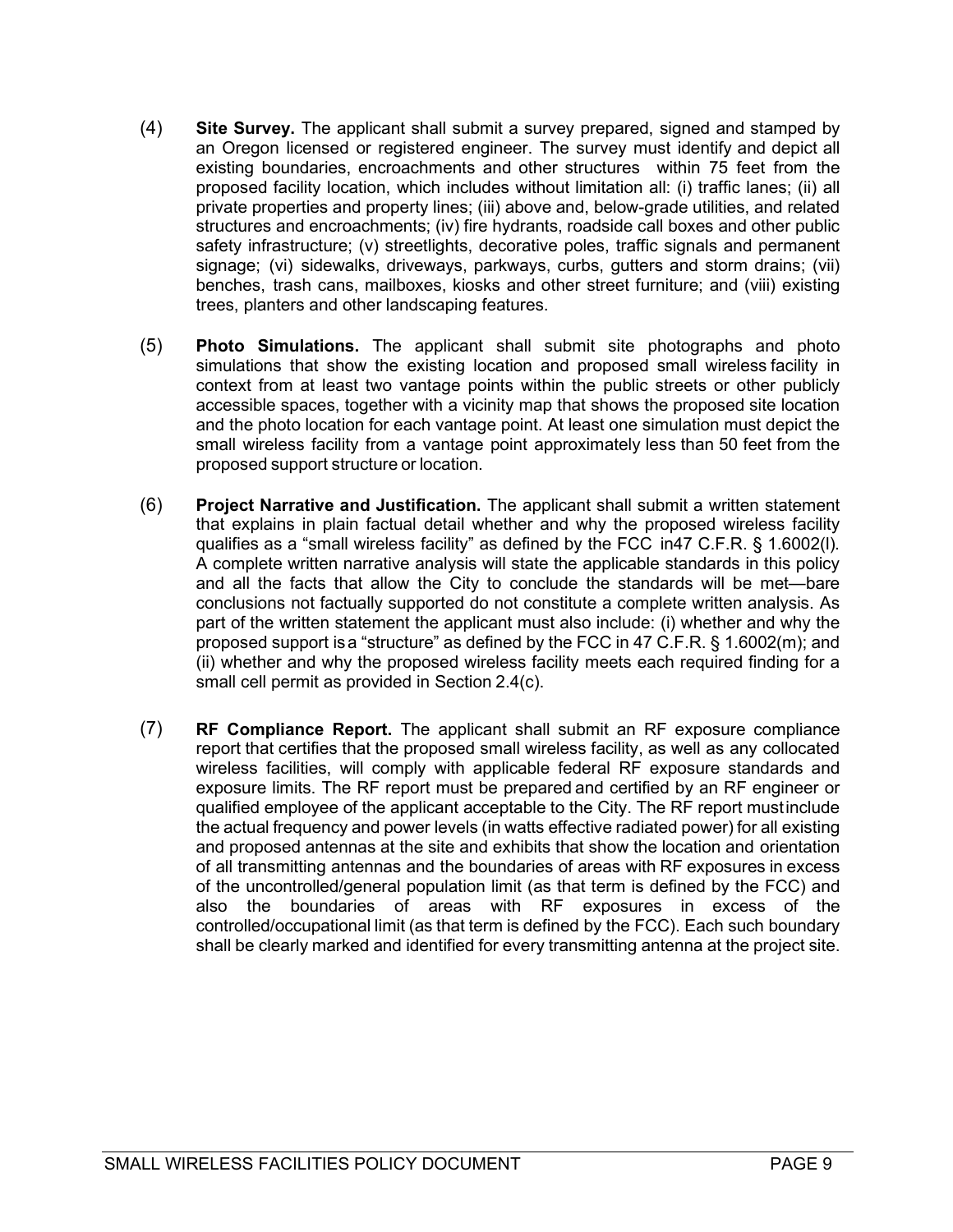- (8) Regulatory Authorization. The applicant shall submit evidence of the applicant's regulatory status under federal and Oregon law to provide the services and construct the small wireless facility proposed in the application.
- (9) Site License Agreement. For any small wireless facility proposed to be installed on any structure owned or controlled by the City and located within the public rights- of-way, the applicant shall submit a partially-executed site license agreement on a form prepared by the City that states the terms and conditions for such non-exclusive use by the applicant. No changes shall be permitted to the City's form site license agreement except as may be indicated on the form itself. Any unpermitted changes to the City's form site license agreement shall be deemed a basis to deem the application incomplete. Refusal to accept the terms and conditions in the City's site license agreement shall be an independently sufficient basis to deny the application.
- (10) Owner's Authorization. Any small wireless facility proposed to be installed on any real property outside of the right of- way is subject to the provisions for owner authorization in BDC. If the owner is a public or other utility or joint pole association, the applicant may submit authorization reasonably acceptable to the Director.
- (b) Additional Requirements. The City Council authorizes the approval authority to develop, publish and from time to time update or amend permit application requirements, forms, checklists, guidelines, informational handouts and other related materials that the approval authority finds necessary, appropriate or useful for processing any application governed under this Policy that is subject to the approval authority's review. All such requirements and materials must be in written form and publicly stated to provide all interested parties with prior notice.

#### SECTION 2.3 SMALL CELL PERMIT APPLICATION SUBMITTAL AND COMPLETENESS REVIEW

- (a) Requirements for a Duly Filed Application. Any application for a small cell permit will not be considered duly filed unless submitted in accordance with the requirements in this Section 2.3(a).
	- (1) Pre-Submittal Conferences. The City strongly encourages, but does not require, potential applicants to schedule and attend a pre-submittal conference with the approval authority for all proposed projects that involve small wireless facilities. A voluntary pre-submittal conference is intended to streamline the review process through informal discussion between the potential applicant and staff that includes, without limitation, the appropriate project classification and review process; any latent issues in connection with the proposed project, including compliance with generally applicable rules for public health and safety; potential concealment issues or concerns (if applicable); coordination with other City departments responsible for application review; and application completeness issues. To mitigate unnecessary delays due to application incompleteness, potential applicants are encouraged (but not required) to bring any draft applications or other materials so that City staff may provide informal feedback and guidance about whether such draft applications or other materials may be incomplete or unacceptable. The approval authority shall use reasonable efforts to provide the potential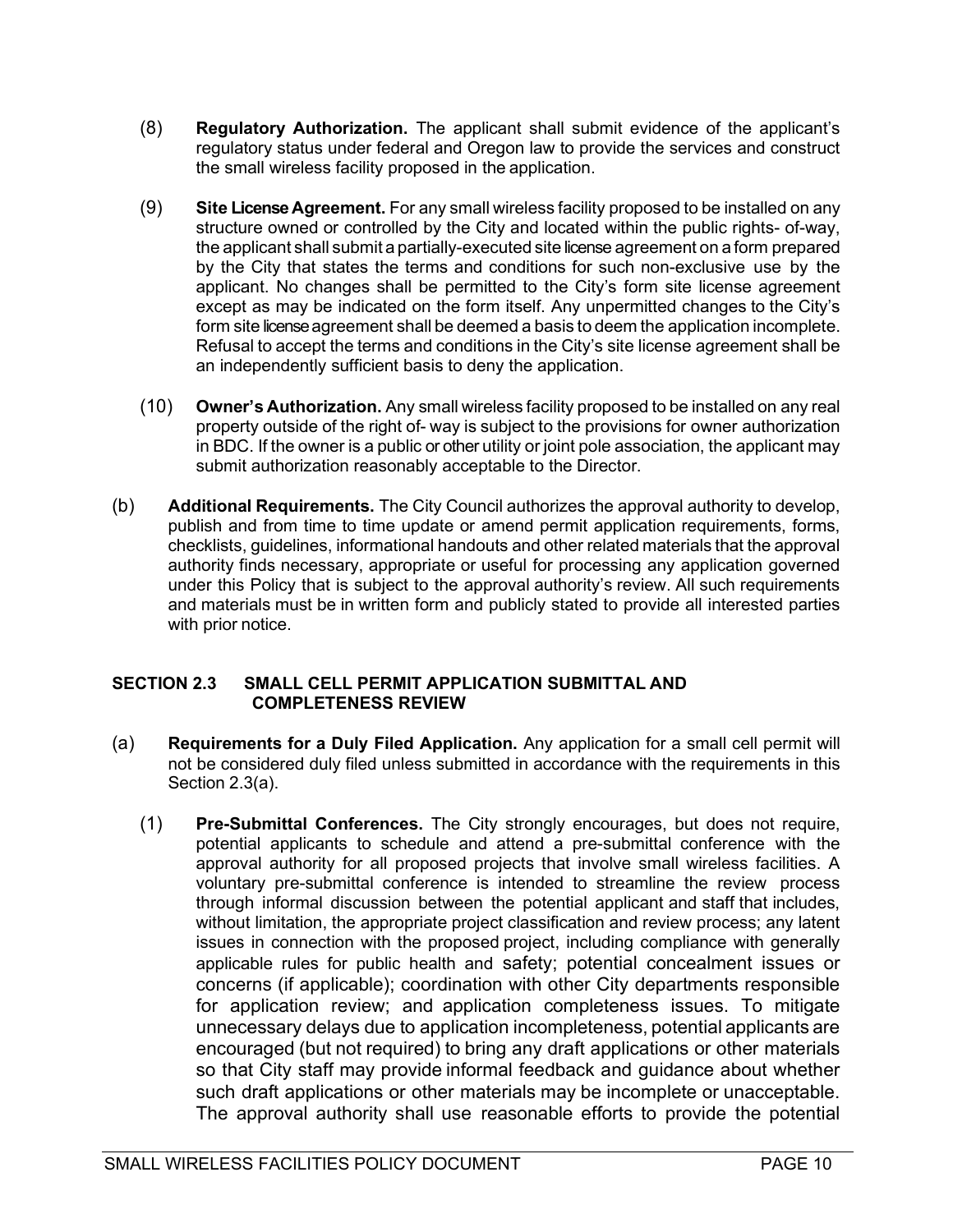applicant with an appointment within five working days after receiving a written request and any applicable fee or deposit to reimburse the City for its reasonable costs to provide the services rendered in the pre-submittal conference.

- (b) Application Completeness Review. Staff will evaluate the application submittal to determine if all the required materials are provided. If the application is determined to be incomplete, staff will notify the applicant no more than 10 days from the submittal of the application of the materials needed to complete the application or as required by the FCC. If the applicant is notified that the application is incomplete on its initial submittal, then the FCC shot clock restarts on the date the supplemental submission is provided to the City. After the first supplemental submission, the FCC shot clock will toll if the supplemental submission did not provide the information requested in the City's original notification that the application was incomplete.
- (c) Applications Deemed Withdrawn. To promote efficient review and timely decisions, and to mitigate unreasonable delays or barriers to entry caused by chronically incomplete applications, any application governed under this Policy will be automatically deemed withdrawn by the applicant when the applicant fails to tender a substantive response to the approval authority within 60 calendar days after the approval authority deems the application incomplete in a written notice to the applicant. The approval authority, in the approval authority's discretion, may grant a written extension for up to an additional 30 calendar days when the applicant submits a written request prior to the 60th day that shows good cause to grant the extension. Good cause for an extension shall include, without limitation, delays due to circumstances outside the applicant's reasonable control. The cost of City staff review time, or \$100, whichever is greater will be assessed against the deposit provided by the applicant. and the remainder of the deposit refunded. As used in this Section 2.3(c), a "substantive response" must include the materials identified as incomplete in the approval authority's notice.
- (d) Batched Applications. Applicants may submit batched applications; provided, however, that the batch must contain all the required elements for a complete application for each facility included in the batch.
- (e) Additional Procedures. The City Council authorizes the approval authority to establish other reasonable rules and regulations for duly filed applications subject to the approval authority's review, which may include without limitation regular hours for appointments with applicants, as the approval authority deems necessary or appropriate to organize, document and manage the application intake process. All such rules and regulations must be in written form and publicly stated to provide all interested parties with prior notice.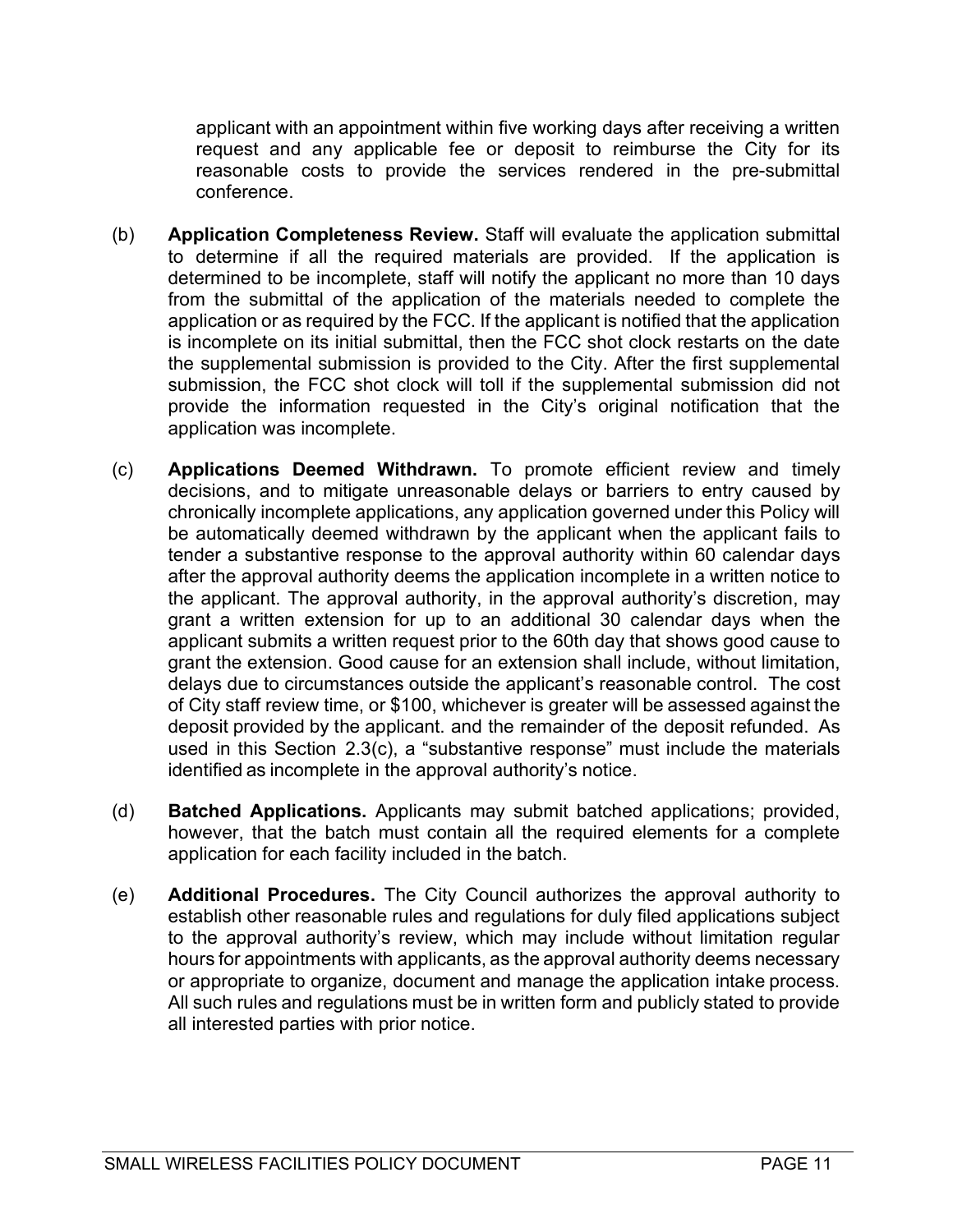#### SECTION 2.4. APPROVALS AND DENIALS; NOTICES

- (a) Public Notice. Prior to any approval, conditional approval or denial, public notice shall be mailed to all properties and record owners of properties within 500 feet from the project site measured laterally in both directions and on both sides of the street.
	- (1) The notice must contain the following:
		- i. Case file number for the application
		- ii. General project description including location;
		- iii. The applicant's identification and contact information as provided on the application submitted to the City;
		- iv. contact information for the approval authority;
		- v. A statement that the approval authority will act on the application without a public hearing but will accept written public comments that evaluate the application for compliance with the findings in Section 2.4.c and standards in Section 2.6 and Section 2.7; and
		- vi. A statement that the FCC requires the City to act on small cell permit applications, which includes any administrative appeals, in 60 days for attachments to existing structures and 90 days for new structures, unless the applicant voluntarily agrees to toll the timeframe for review. Notice is to be mailed approximately seven (7) days once the submittal package is deemed complete.
		- vii. A statement that interested parties can submit written comments, but, to be considered, the City must receive those comments no later than the comment closing date, which is a specific date established by the Director and which is approximately twenty eight (28) calendar days from the date the application is determined to be or deemed complete. The comment closing date shall be listed in boldface type.
		- viii. A statement that the decision shall be made after the comment closing date.
	- (2) Projects to be placed on a preferred location utilizing a pre-approved design are exempt from Section 2.4.a.1. However, prior to construction of the facility the applicant shall conduct public outreach to include the following:
		- (i) Comment period will be a minimum of two weeks and must occur prior to construction.
		- (ii) The notification will be on applicant's letterhead.
		- (iii) The applicant will mail the notification to all properties and owners of properties within 500' of the proposed site at least 3 days prior to the comment period.
		- (iv) The notification will contain a deadline for comments, description of the installation, a map of the location labeled with street names, and before and after photo simulations of the site.
		- (v) The notification will include the name, direct telephone number, and email address of an applicant contact. The notification will direct the public to submit or direct any comments to the applicant contact. The applicant contact must be an employee of the applicant and must be available to answer questions, orally and in writing, from the public. The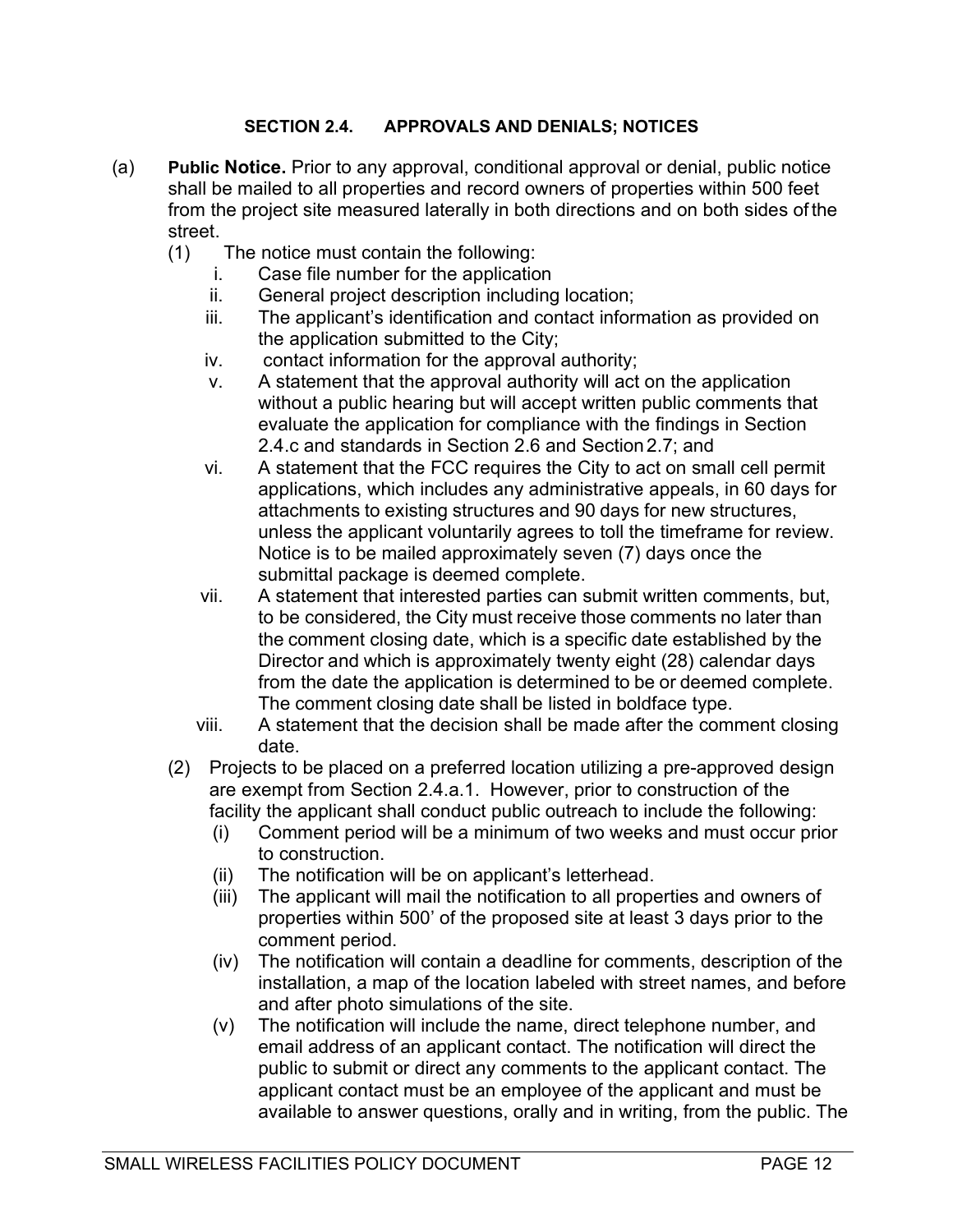applicant may designate a consultant knowledgeable with the project to answer questions so long as the employee is copied on written communications.

- (vi) Within 2 months of installation, a consolidated log of received comments and complaints must be submitted to the City.
- (vii) Documentation of the outreach process must be kept for one year after construction of the site and must be made available upon City request.
- (b) Administrative Review. Not less than 10 calendar days after the public notice required in Section 2.4(a), the approval authority shall approve, conditionally approve or deny a complete and duly filed small cell permit application without a public hearing.
- (c) Required Findings. The approval authority may approve or conditionally approve a complete and duly filed application for a small cell permit when the approval authority finds:
	- (1) the proposed project meets the definition for a "small wireless facility" as defined by the FCC or the design criteria for a strand-mounted facility in this Policy;
	- (2) the proposed project would be in the most preferred location within 500 feet from the proposed facility location in any direction or the applicant has demonstrated with substantial evidence in the written record that no other, more preferred location(s) within 500 feet would be technically feasible or that no other, more preferred location within 500 feet is available;
	- (3) the proposed project involves a lesser-preferred design for the pole, antenna, or antenna equipment, the applicant has demonstrated with substantial evidence in the written record that no other preferred design would be technically feasible or available based on the surrounding area and the requirements of the carrier;
	- (4) the proposed project does not materially and demonstrably interfere with the safe operation of traffic control equipment;
	- (5) the proposed project, including without limitation its appearance and operation, would not be materially adverse to public peace, health, safety, comfort or general welfare;
	- (6) the proposed project is consistent with any applicable City plan, and would not be materially detrimental to the use of surrounding properties or improvements;
	- (7) The proposed project will not unreasonably impact visual and aesthetic continuity among other like facilities, and it can be made reasonably compatible with and have a minimal impact on livability and appropriate use and development of properties in the surrounding area.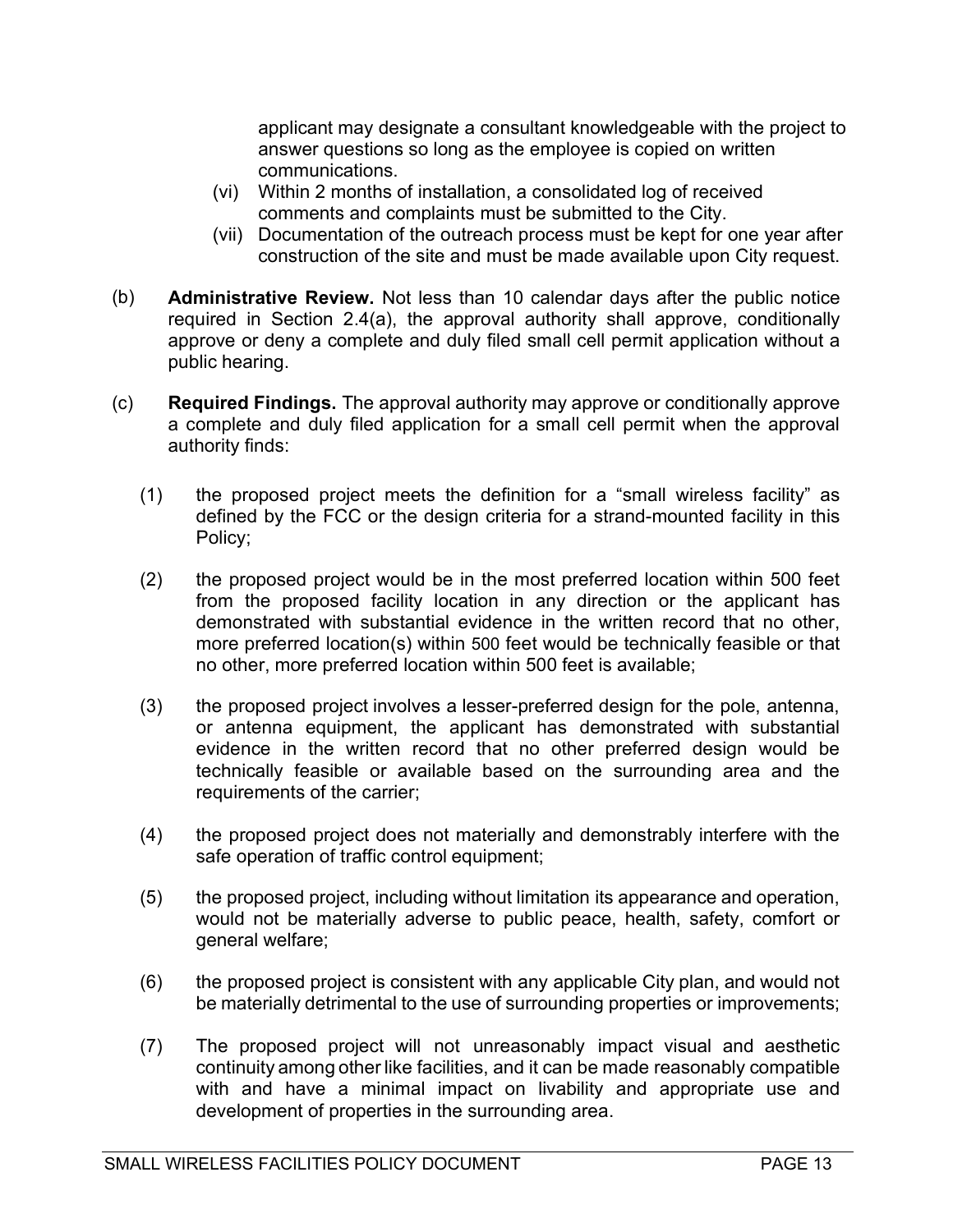- (8) the proposed project does not materially and demonstrably interfere with sight lines or clear zones for transportation or pedestrians;
- (9) the proposed project does not materially fail to comply with the Americans with Disabilities Act or similar federal, state, or local laws, standards and regulations regarding pedestrian access or movement;
- (10) the proposed project would not be located on a prohibited support structure identified in this Policy;
- (11) the proposed project complies with all applicable design standards in this Policy;
- (12) the applicant has demonstrated that the proposed project will be in planned compliance with all applicable FCC regulations and guidelines for human exposure to RF emissions.; and
- (13) all public notices required for the application have been given.
- (d) Conditional Approvals; Denials without Prejudice. Subject to any applicable federal or Oregon laws, nothing in this Policy is intended to limit the approval authority's ability to conditionally approve or deny without prejudice any small cell permit application as may be necessary or appropriate to ensure compliance with this Policy.
- (e) Decision Notices. The approval authority shall notify the applicant by written notice of its decision on the small cell permit application within five calendar days after its decision, or before the FCC Shot Clock expires, whichever occurs first. If the approval authority denies the application (with or without prejudice), the written notice must contain the reasons for the decision.
- (f) Appeals. Decision by the approval authority shall be subject to an administrative appeal to the City Manager.

#### SECTION 2.5. STANDARD CONDITIONS OF APPROVAL

- (a) General Conditions. In addition to all other conditions adopted by the approval authority for a small cell permit, all small cell permits issued under this Policy shall be automatically subject to the conditions in this Section.
	- (1) Post-Installation Certification. Within 60 calendar days after the permittee commences full, unattended operations of a small wireless facility approved or deemed-approved, the permittee shall provide the approval authority with documentation reasonably acceptable to the approval authority that the small wireless facility has been installed and/or constructed in strict compliance with the approved construction drawings and photo simulations. Such documentation shall include without limitation as-built drawings, GIS data and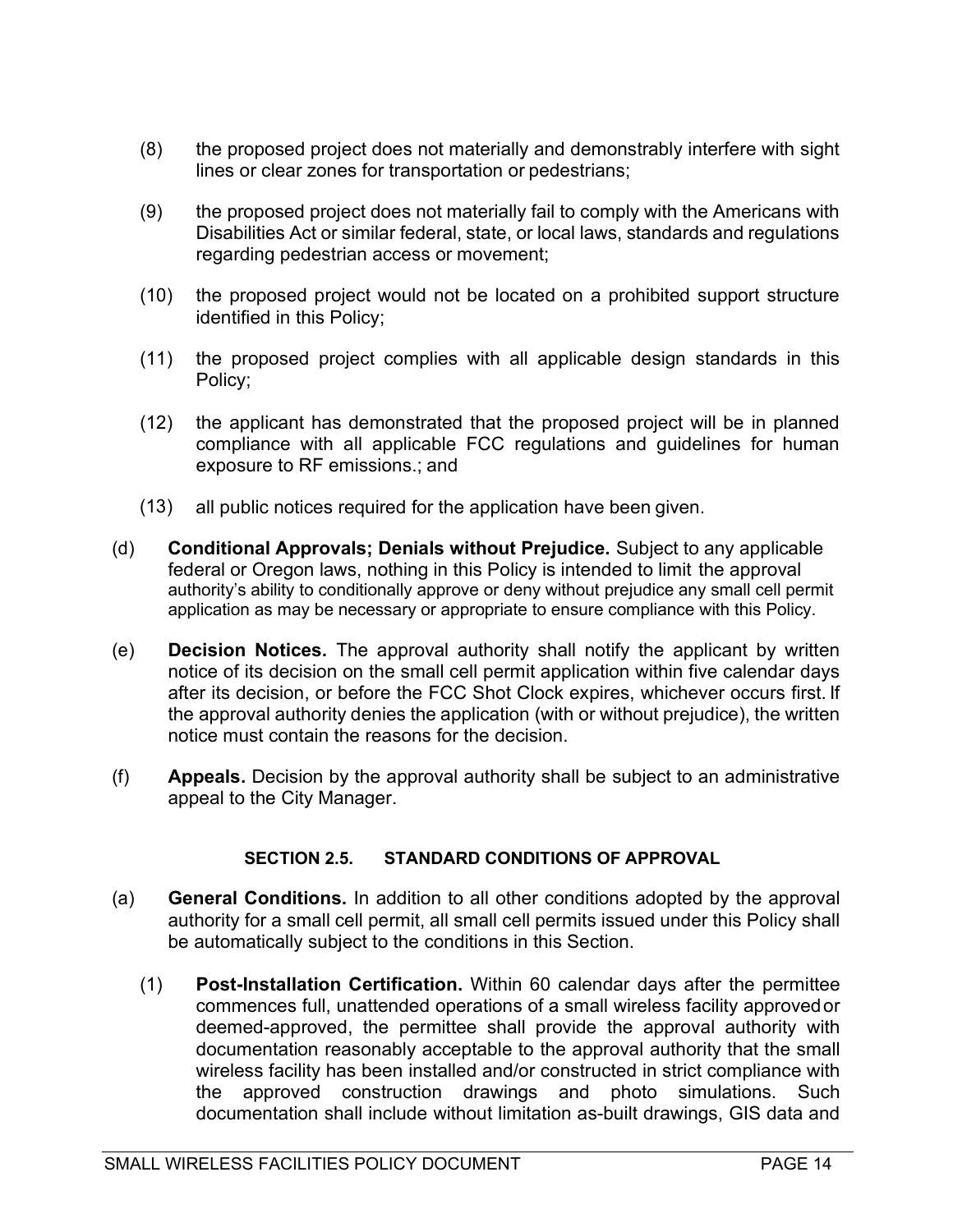site photographs.

- (2) Build-Out Period. This small cell permit will automatically expire 12 months from the approval date (the "build-out period") unless construction of the small cell facility is complete; provided that, the post installation certification that is required in subsection 2.5(a)(3). The City may agree to extend the build-out period for one 6-month period if good cause is determined. If the does not extend the build-out period, and if it expires, the permittee must resubmit a complete application, including all application fees.
- (3) Site Maintenance. The permittee shall keep the site, which includes without limitation any and all improvements, equipment, structures, access routes, fences and landscape features, in a neat, clean and safe condition in accordance with the approved construction drawings and all conditions in this small cell permit. The permittee shall keep the site area free from all litter and debris at all times. The permittee, at no cost to the City, shall remove and remediate any graffiti or other vandalism at small wireless facility within 72 hours after the permittee receives notice or otherwise becomes aware that such graffiti or other vandalism occurred. The permittee will provide the City with annual updates of their active small wireless facility sites within the City. The documentation shall be in the form of a GIS data layer.
- (4) Compliance with Laws. The permittee shall maintain compliance at all times with all federal, state and local statutes, regulations, orders or other rules that carry the force of law ("laws") applicable to the permittee, the subject property, the small wireless facility or any use or activities in connection with the use authorized in this small cell permit, which includes without limitation any laws applicable to human exposure to RF emissions. The permittee expressly acknowledges and agrees that this obligation is intended to be broadly construed and that no other specific requirements in these conditions are intended to reduce, relieve or otherwise lessen the permittee's obligations to maintain compliance with all laws. No failure or omission by the City to timely notice, prompt or enforce compliance with any applicable provision in the Beaverton Municipal Code, this Policy any permit, any permit condition or any applicable law or regulation, shall be deemed to relieve, waive or lessen the permittee's obligation to comply in all respects with all applicable provisions in the Beaverton Municipal Code, this Policy, any permit, any permit condition or any applicable law or regulation.
- (5) Adverse Impacts on Other Properties. The permittee shall not perform or cause others to perform any construction, installation, operation, modification, maintenance, repair, removal or other work that involves heavy equipment or machines except during normal construction work hours authorized by the Beaverton Code. The approval authority may issue a stop work order for activities that violate this condition in whole or in part.
- (6) Permit Revocation. Any permit granted under this Policy may be revoked in accordance with the provisions and procedures in Beaverton Code 4.15.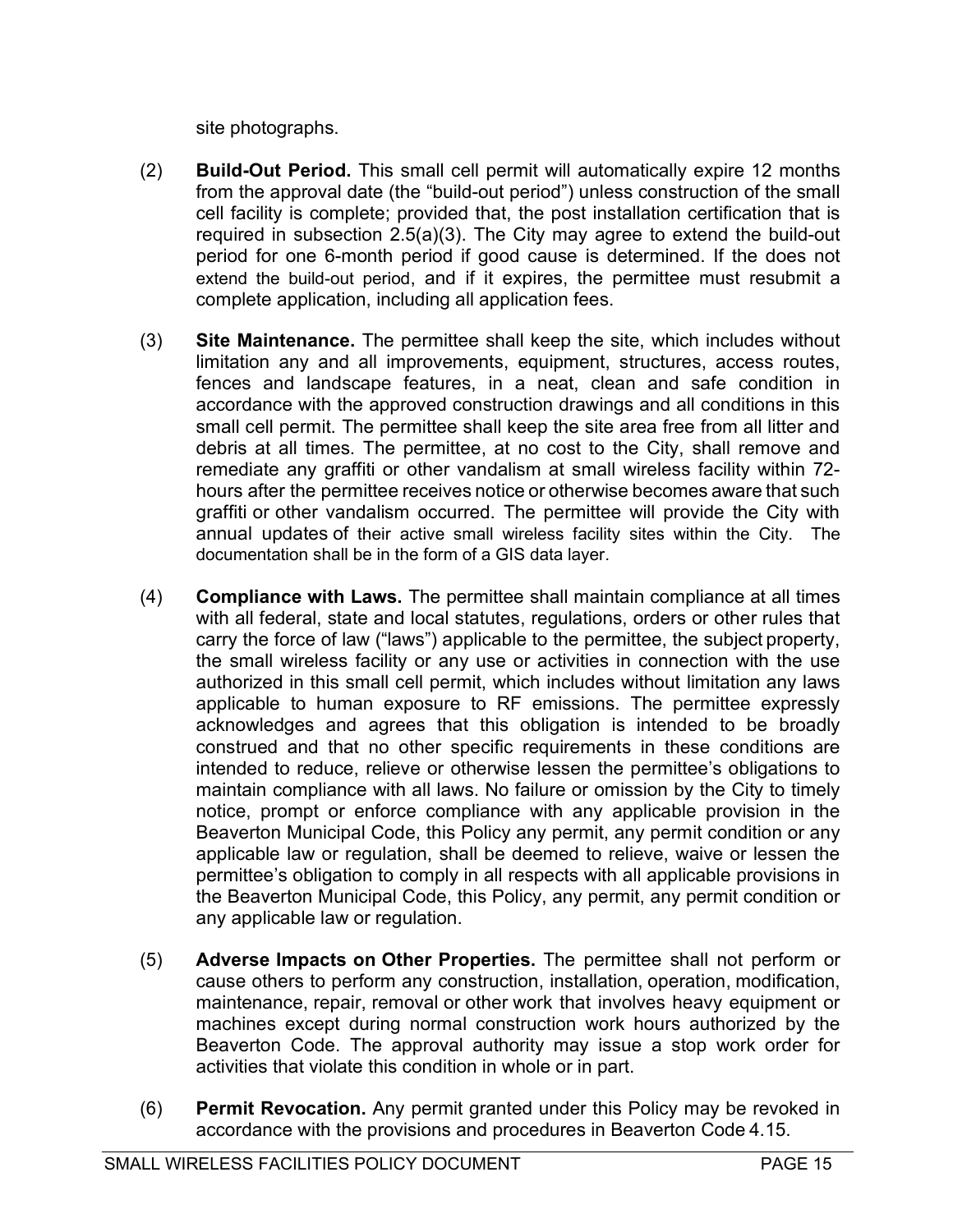- (7) Record Retention. Throughout the permit term, the permittee must maintain a complete and accurate copy of the written administrative record, which includes without limitation the small cell permit application, small cell permit, the approved plans and photo simulations incorporated into this approval, all conditions associated with this approval, any ministerial permits or approvals issued in connection with this approval and any records, memoranda, documents, papers and other correspondence entered into the public record in connection with the small cell permit (collectively, "records"). If the permittee does not maintain such records as required in this condition, any ambiguities or uncertainties that would be resolved by inspecting the missing records will be construed against the permittee. The permittee shall protect all records from damage from fires, floods and other hazards that may cause deterioration. The permittee may keep records in an electronic format; provided, however, that hard copies or electronic records kept in the City's regular files will control over any conflicts between such City-controlled copies or records and the permittee's electronic copies, and complete originals will control over all other copies in any form. The requirements in this condition shall not be construed to create any obligation to create or prepare any records not otherwise required to be created or prepared by other applicable laws. Compliance with the requirements in this condition shall not excuse the permittee from any other similar record-retention obligations under applicable law.
- (8) Abandoned Wireless Facilities. The small wireless facility authorized under this small cell permit shall be deemed abandoned if not operated for any continuous six-month period. Within 90 days after a small wireless facility is abandoned or deemed abandoned, the permittee and/or owner shall completely remove the small wireless facility and all related improvements and shall restore all affected areas to a condition compliant with all applicable laws, which includes without limitation the Beaverton Code. In the event that neither the permittee nor the owner complies with the removal and restoration obligations under this condition within said 90-day period, the City shall have the right (but not the obligation) to perform such removal and restoration with or without notice, and the permittee and owner shall be jointly and severally liable for all costs and expenses incurred by the City in connection with such removal and/or restoration activities.
- (9) Landscaping. The permittee shall replace any landscape features damaged or displaced by the construction, installation, operation, maintenance or other work performed by the permittee or at the permittee's direction on or about the site. If any trees are damaged or displaced, the permittee shall hire and pay for a licensed arborist to select, plant and maintain replacement landscaping in an appropriate location for the species. Any replacement tree must be substantially the same size as the damaged tree. The permittee shall, at all times, be responsible to maintain any replacement landscape features.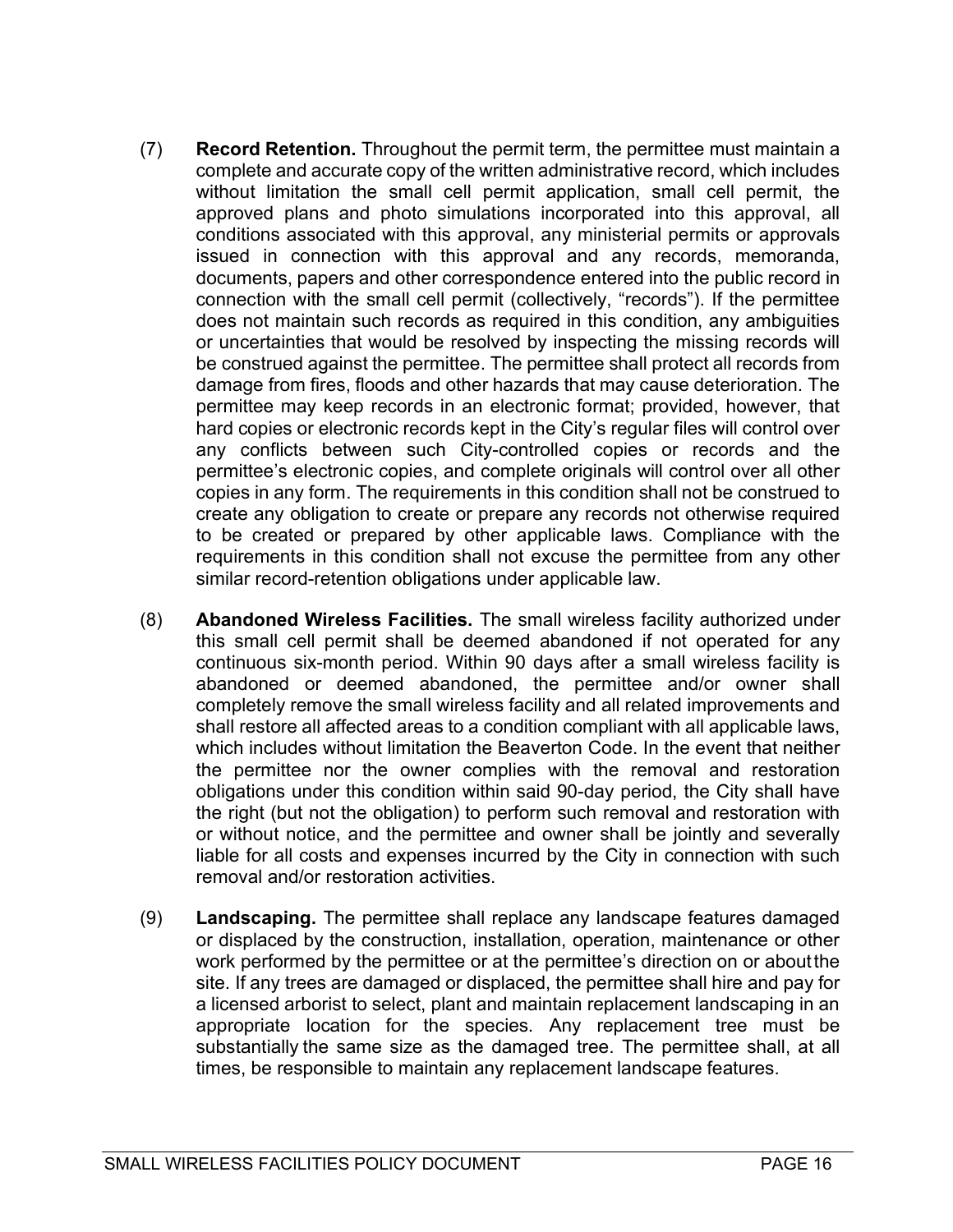- (10) Cost Reimbursement. The permittee acknowledges and agrees that (i) the permittee's request for authorization to construct, install and/or operate the small wireless facility will cause the City to incur costs and expenses; (ii) the permittee shall be responsible to reimburse the City for all costs incurred in connection with the permit, which includes without limitation costs related to application review, permit issuance, site inspection and any other costs reasonably related to or caused by the request for authorization to construct, install and/or operate the wireless facility; (iii) any application fees required for the application may not cover all such reimbursable costs and that the permittee shall have the obligation to reimburse City for all such costs 30 days after a written demand for reimbursement and reasonable documentation to support such costs; and (iv) the City shall have the right to withhold any permits or other approvals in connection with the wireless facility until and unless any outstanding costs have been reimbursed to the City by the permittee. The City shall refund to the applicant any unused application deposit funds within 30 days of its issuance of the permit.
- (b) Conditions for Small Wireless Facilities in the Public Rights-of-Way. In addition to all conditions in subsection (a), all small cell permits for small wireless facilities in the public rights-of-way issued under this Policy shall be automatically subject to the conditions in this Section 2.5(b) and the requirements in BC 4.15.
	- (1) Future Undergrounding Programs. Notwithstanding any term remaining on any small cell permit, but subject to any applicable laws, if other utilities or communications providers in the public rights-of-way underground their facilities in the segment of the public rights-of-way where the permittee's small wireless facility is located, the permittee must also underground its equipment, if technically feasible, at approximately the same time. This undergrounding requirement excludes the antennas and any approved electric meter. Antenna equipment such as radios and computers that require an environmentally controlled underground vault to function shall not be exempt from this condition. Small wireless facilities installed on wood utility poles that will be removed pursuant to the undergrounding program may be reinstalled on a streetlight that complies with the City's standards and specifications. Such undergrounding shall occur at the permittee's sole cost and expense except as may be reimbursed through tariffs approved by the state public utilities commission for undergrounding costs.
	- (2) Electric Meter Upgrades. If the commercial electric utility provider adopts or changes its rules obviating the need for a separate or ground-mounted electric meter and enclosure, the permittee on its own initiative and at its sole cost and expense shall remove the separate or ground-mounted electric meter and enclosure. Prior to removing the electric meter, the permittee shall apply for any encroachment and/or other ministerial permit(s) required to perform the removal. Upon removal, the permittee shall restore the affected area to its original condition that existed prior to installation of the equipment.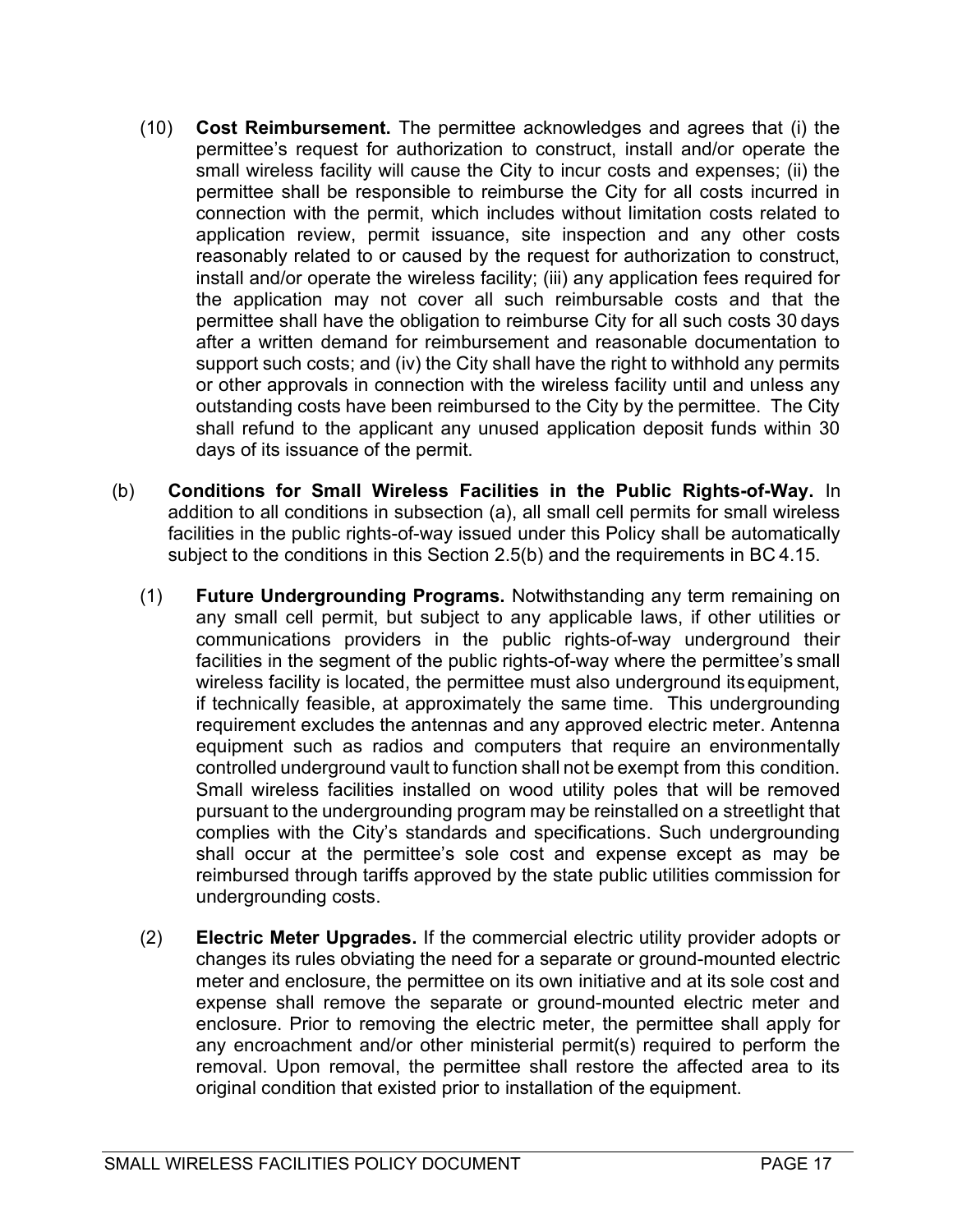(c) Modified Conditions. The City Council authorizes the approval authority to modify, add or remove conditions to any small cell permit as the approval authority deems necessary or appropriate to: (1) protect and/or promote the public health, safety and welfare; (2) tailor the standard conditions to the particular facts and circumstances associated with the deployment; and/or (3) memorialize any changes to the proposed deployment needed for compliance with the Beaverton Municipal Code, this policy, generally applicable health and safety requirements and/or any other applicable laws. To the extent required by applicable FCC regulations, the approval authority shall take care to ensure that any different conditions applied to small wireless facilities are no more burdensome than those applied to other infrastructure deployments.

## SECTION 2.6. LOCATION PREFERENCES

Preface to Location Preferences. This subsection (a) provides guidance as to how to interpret and apply the location preferences in this Section 2.6. To better assist applicants and decisionmakers understand and respond to the community's aesthetic preferences and values, subsections d) and e) set out listed preferences for locations and support structures to be used in connection with small wireless facilities in ordered hierarchies. Applications that involve lesser-preferred locations or structures may be approved so long as the applicant demonstrates by substantial evidence in the written record that either: (1) no more preferred locations or structures exist within 500 feet from the proposed site; or (2) any more preferred locations or structures within 500 feet from the proposed site would be technically infeasible or unavailable. Subsection (d) identifies "prohibited" support structures on which the City shall not approve any small cell permit application for any competitor or potential competitor.

- (a) All small wireless facilities shall be located to avoid any physical or visual obstruction to pedestrian or vehicle traffic, or in any manner create safety hazards to pedestrians, bicyclist or motorists.
- (b) All small wireless facilities shall be positioned to not encroach or effectively narrow the clear path of any pedestrian, bicycle or roadway facility unless approved by the City Engineer.
- (c) All small wireless facilities are prohibited on historic or ornamental streetlight poles and traffic signal poles.
- (d) With exception to small wireless facilities, all other Wireless Communication Facilities are prohibited in the public rights-of-way
- (e) Locations in the Public Rights-of-Way. The City prefers small wireless facilities in the public rights-of-way to be installed in locations, ordered from most preferred to least preferred, as follows:
	- (1) locations within commercial, multiple use or industrial districts on or along principal arterials and arterials;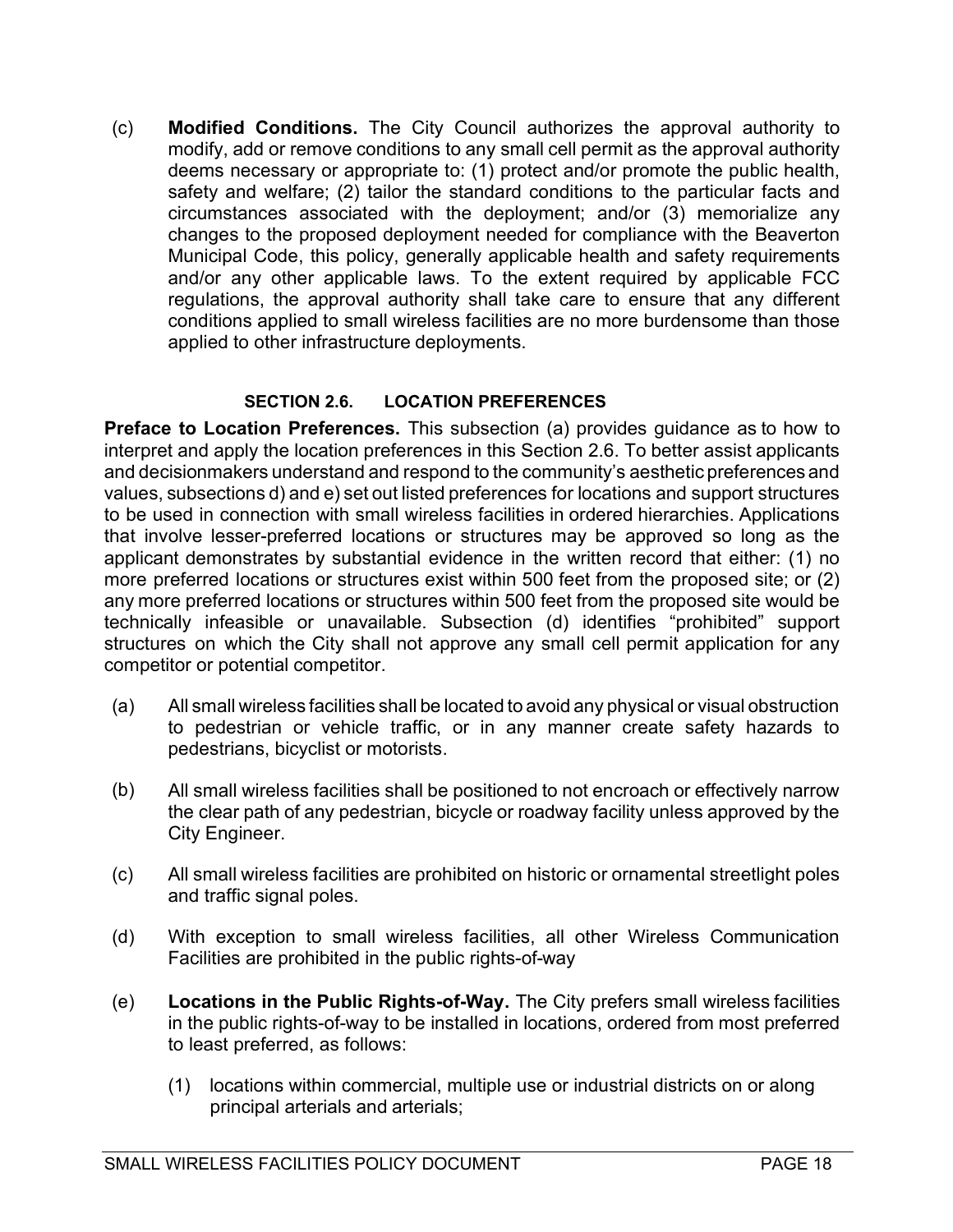- (2) locations within commercial, multiple use or industrial districts on or along collectors;
- (3) locations within commercial, multiple use or industrial districts on or along neighborhood routes;
- (4) locations within commercial, multiple use or industrial districts on or along local streets;
- (5) locations within residential districts on or along principal arterials and arterials;
- (6) locations within residential districts on or along collectors;
- (7) locations within residential districts on or along neighborhood routes;
- (8) locations within residential districts on or along local streets; and
- (9) locations within the City's Historic or Preservation Districts or Overlay **Districts**
- (f) Locations Outside the Public Rights-of-Way. The City prefers small wireless facilities outside the public rights-of-way to be installed in locations, ordered from most preferred to least preferred, as follows:
	- (1) Utility easements (for which setbacks do not apply);
	- (2) City- owned / public agency- owned property;
	- (3) Parcels within industrial zones;
	- (4) Parcels within commercial zones.
	- (5) Parcels within multiple-use zones.
	- (6) Parcels within residential zones.
- (g) Support Structures in the Public Rights-of-Way. The City prefers small wireless facilities to be installed on support structures in the public rights-of-way, ordered from most preferred to least preferred, as follows:
	- (1) existing or replacement streetlight poles;
	- (2) existing or replacement wood utility poles;
	- (3) new, non-replacement streetlight poles;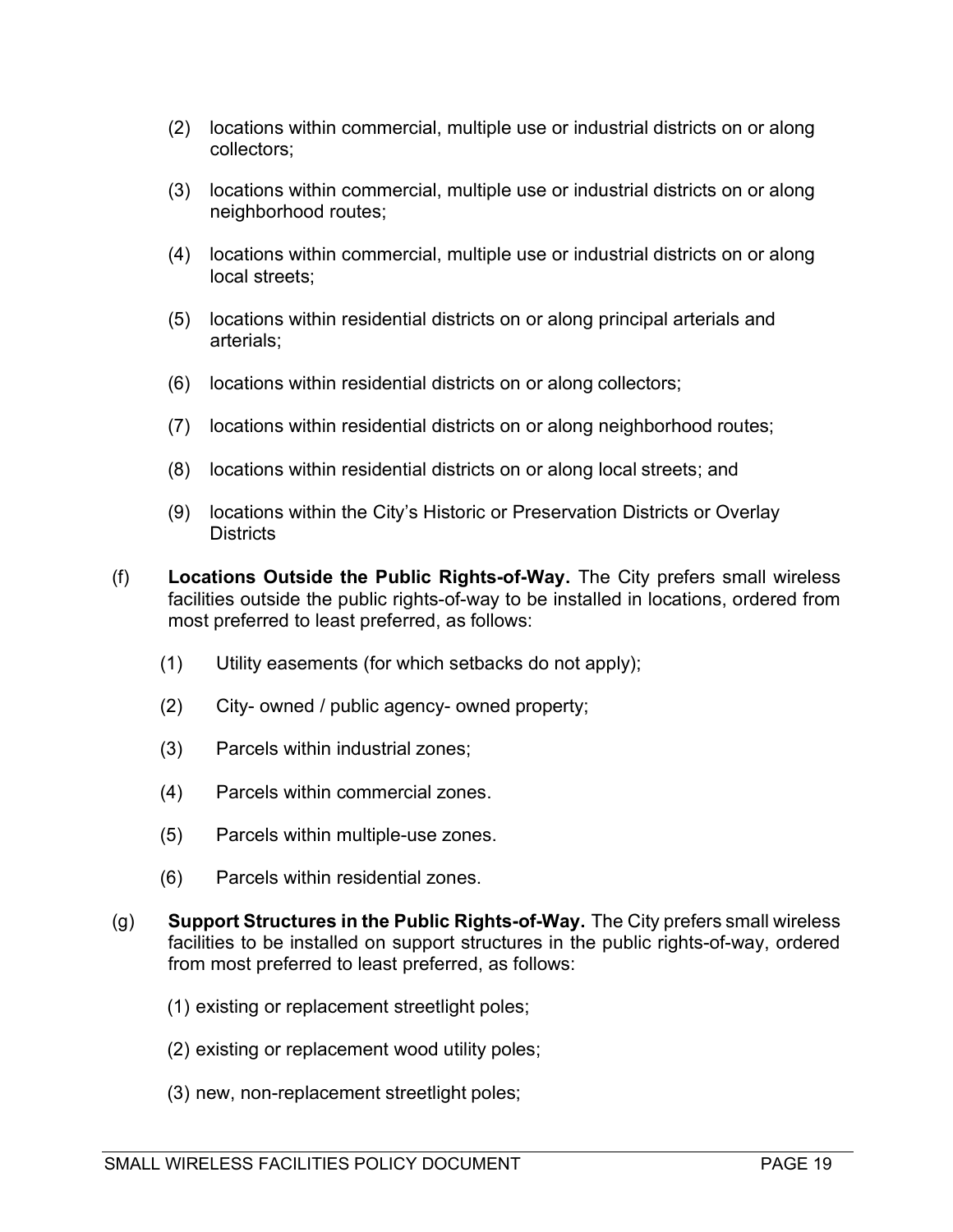- (4) new, non-replacement poles for small wireless facilities;
- (5) other street furniture, such as signs and bus shelters.
- (h) Support Structures Outside the Public Rights-of-Way. The City prefers small wireless facilities to be installed on support structures outside the public rights-ofway, ordered from most preferred to least preferred, as follows:
	- (1) existing towers that do not require replacement.
	- (2) existing buildings or other non-tower structures previously approved for use as a support structure for wireless communications facilities;
	- (3) other existing or replacement buildings, utility poles, parking lot light standards, or non-tower structures;
	- (4) replacement towers;
	- (5) new, non-replacement towers for small wireless facilities;
- (i) Prohibited Support Structures. The City prohibits small wireless facilities to be installed on the following support structures, whether located in the public rightsof-way or not:
	- (1) decorative poles;
	- (2) traffic signals, signs, poles, cabinets and related devices;
	- (3) any utility pole scheduled for removal or relocation within 12 months from the time the approval authority acts on the small cell permit application;
	- (4) new, non-replacement wood poles.
- (j) Additional Placement Requirements. In addition to all other requirements in this Policy, small wireless facilities, other infrastructure deployments and all related equipment and improvements shall to the extent feasible:
	- (1) When installing a new pole or other non-replacement support structure, be placed as close as possible to the property line between two parcels that abut the public rights-of-way;
	- (2) not be placed directly in front of any ground-level door;
	- (3) not be placed directly in front of any first- or second-story window;
	- (4) not be placed within any sight distance triangles at any intersections;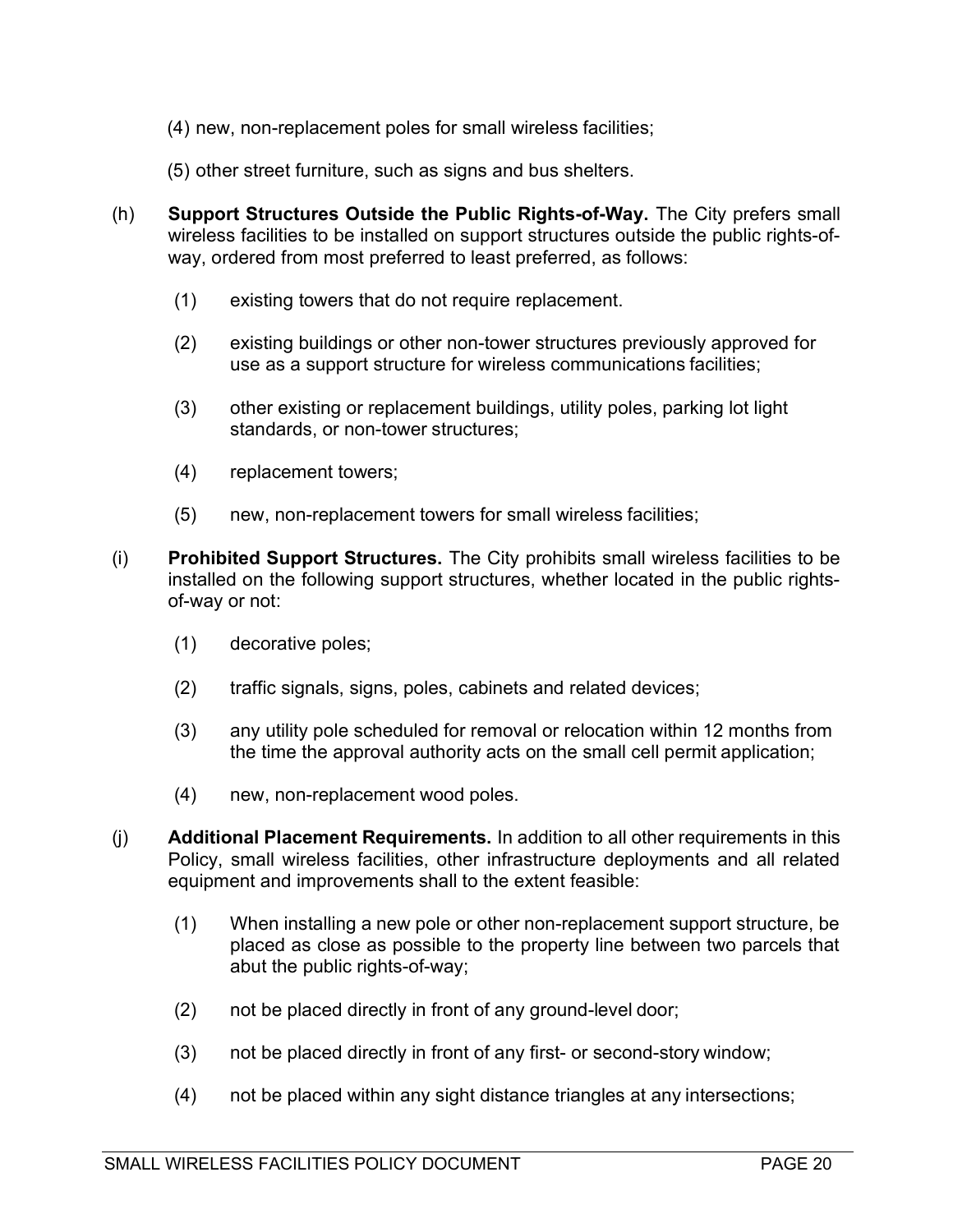- (5) not be placed in any location that obstructs views of any traffic signs or signals;
- (6) not be placed in any location that obstructs illumination patterns for existing streetlights;
- (7) for new, non-replacement small wireless facility, must be placed at least 10 feet away from any driveway or established pedestrian pathway between a residential structure and the public rights-of-way; and
- (8) for new, non-replacement small wireless facility, must be placed at least 50 feet away from any driveways for police stations, fire stations or other emergency responder facilities.
- (k) Replacement Pole Locations. All replacement poles must be: (1) located as close to the removed pole's location as feasible; (2) reasonably aligned with the other existing poles along the public rights-of-way; and (3) compliant with all applicable standards and specifications issued by the Director, which may include, without limitation, requirements related to aesthetics, materials and safety.

## SECTION 2.7. DESIGN STANDARDS

#### (a) General Standards.

- (1) Concealment. All small wireless facilities must be designed to resemble something other than a wireless facility whenever technically feasible and concealed to the maximum extent feasible with design elements and techniques that mimic or blend with the underlying support structure, surrounding environment and adjacent uses.
- (2) Noise. Small wireless facilities and all antenna equipment and transmission equipment must comply with all applicable noise control standards and regulations in Beaverton Code Chapter 5.15, as either may be amended or superseded, and shall not exceed, either on an individual or cumulative basis, the noise limit in the applicable district.
- (3) Lights. Small wireless facilities shall not include any lights that would be visible from publicly accessible areas, except as may be required under Federal Aviation Administration, FCC, other applicable regulations for health and safety. All equipment with lights (such as indicator or status lights) must be installed in locations and within enclosures that mitigate illumination impacts visible from publicly accessible areas. The provisions in this subsection shall not be interpreted or applied to prohibit installations on streetlights or luminaires installed on new or replacement poles as may be required under this Policy. Any light beacons or lightning arresters shall be included in the overall height calculation.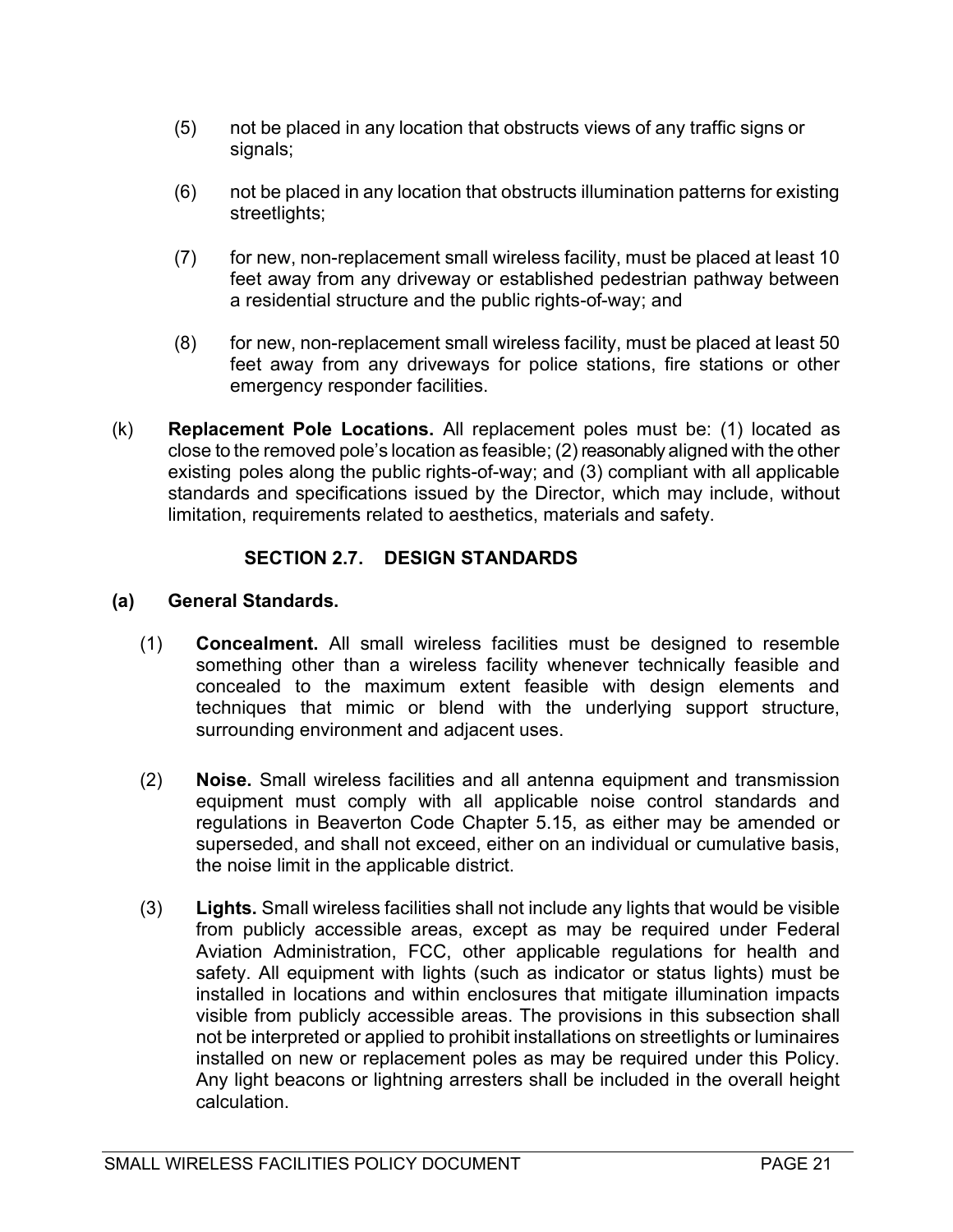- (4) Landscape Features. Small wireless facilities shall not displace any existing landscape features unless:
	- (A) Such displaced landscaping is replaced with native and/or drought-resistant plants, trees or other landscape features approved by the approval authority and
	- (B) For projects within the right-of-way and private streets, the applicant submits and adheres to a landscape maintenance plan. The landscape plan must include existing vegetation, and vegetation proposed to be removed or trimmed, and the landscape plan must identify proposed landscaping by species type, size and location. Where applicable, landscape maintenance must be performed in accordance Beaverton Code Sections 5.05.101 and 5.05.102, as may be amended or superseded. In addition, all landscaping shall be maintained in a neat and clean condition and kept well-manicured and sufficiently watered. Dead vegetation and litter shall not be allowed to gather. The replacement of dead trees and other vegetation shall be made in conformance with the approved landscaping plan within a reasonable period.
	- (C) For project on private property, the applicant submits and adheres to a landscape maintenance plan consistent with the standards established in Section 60.05.25 of the Beaverton Development Code.
- (5) Site Security Measures. To prevent unauthorized access, theft, vandalism, attractive nuisance or other hazards, reasonable and appropriate security measures, such as locks, removable climbing pegs and anti-climbing devices, may be approved. Security measures shall be designed and implemented in a manner that enhances or contributes to the overall concealment, and the approval authority may condition approval on additional concealment elements to mitigate any aesthetic impacts, which may include, without limitation, additional landscape features. The approval authority shall not approve barbed wire, razor ribbon, electrified fences or any similar security measures. Cabinets and equipment shrouds must be kept secured to prevent unauthorized access. Alarm systems shall not include any audible sirens or other sounds.
- (6) Signage; Advertisements. All small wireless facilities must include signage that accurately identifies the site owner/operator, the owner/operator's site name or identification number and a 24-hour emergency toll-free number to the owner/operator's network operations center. Small wireless facilities may not bear any other signage or advertisements unless expressly approved by the City, required by law or recommended under FCC, Occupational Safety and Health Administration or other United States governmental agencies for compliance with RF emissions regulations. No other advertising, branding or other signage is allowed unless approved by the Director.
- (7) Secondary Power Sources. The approval authority may approve secondary or backup power sources on a case-by-case basis. The approval authority shall not approve any permanent diesel generators within the public rights-of-way or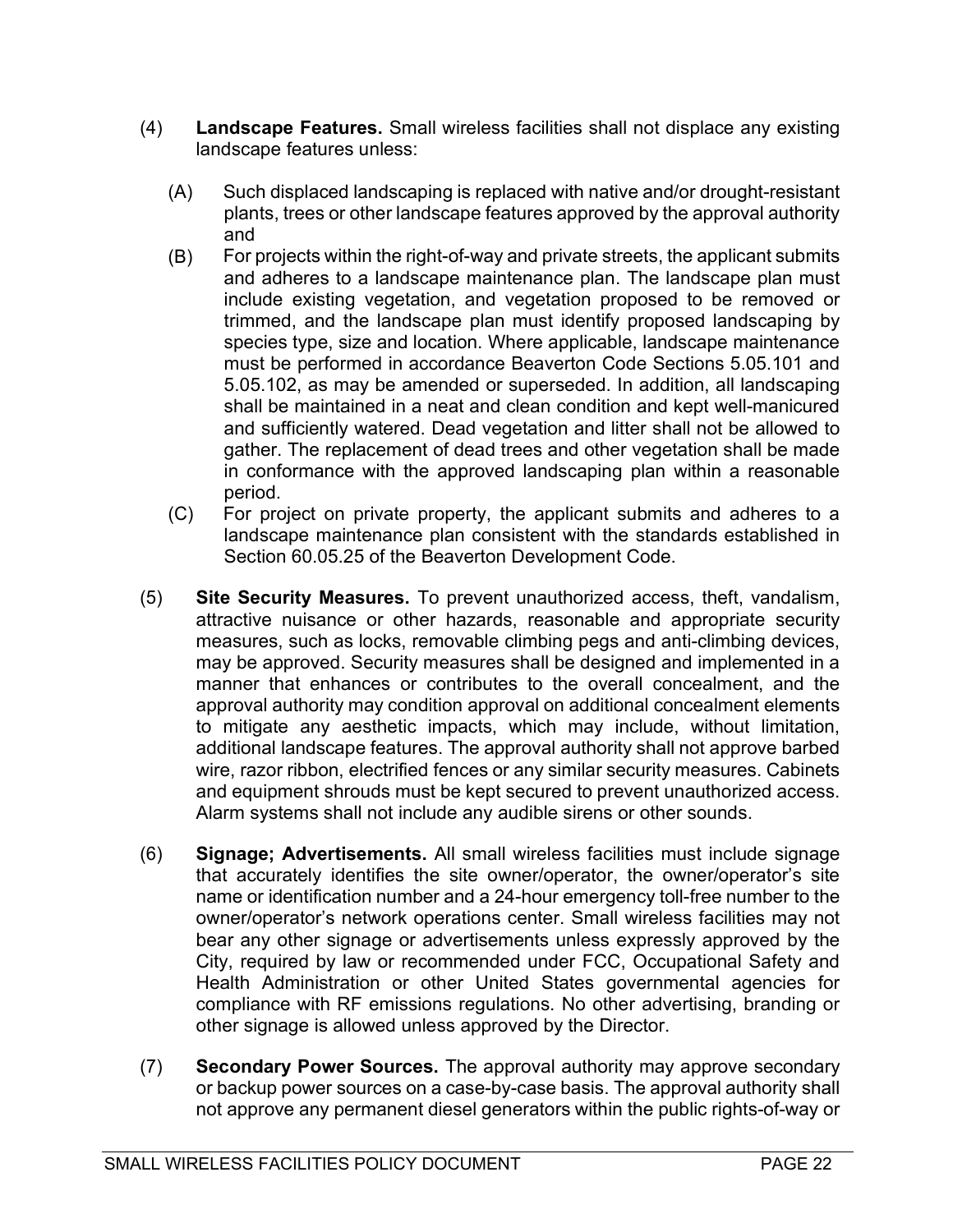at any other location or within 200 feet from any residence; provided, however, the approval authority may approve sockets or other connections used for temporary backup generators.

- (8) Street Parking. Small wireless facilities and any associated antenna equipment or other improvements shall not reduce any street parking spaces within the public rights-of-way.
- (9) Fire Safety. All small wireless facilities shall include (A) a power shut off immediately accessible to fire service personnel, through a Knox box or similar rapid-access system approved by Tualatin Valley Fire & Rescue (TVF&R)], upon arrival at the scene of a fire and/or anticipated power surge due to power being turned off or on for any reason; (B) surge protection devices capable of mitigating a direct or partial direct lightning discharge; (C) surge protection devices capable of mitigating significant electrical disturbances that may enter the small wireless facility via conductive cables; (D) at least one-hour fire resistant interior surfaces to be used in the composition of all structures; and (E) monitored automatic fire notification and extinguishing systems for all small wireless facilities as approved by TVF&R or applicable building code standards.
- (10) Compliance with Health and Safety Regulations. All small wireless facilities shall be designed, constructed, operated and maintained in compliance with all generally applicable health and safety regulations, which includes without limitation all applicable regulations for human exposure to RF emissions and compliance with the federal Americans with Disabilities Act of 1990 (42 U.S.C. §§ 12101 et seq.).

## (b) Small Wireless Facilities in the Public Right-of-Way.

(1) Overall Height. Small wireless facilities are not to exceed a height of 40 feet or 10 percent taller than the existing pole whichever is greater. Exceptions to this height restriction require documentation from the pole owner showing the additional height is required for safety regulations or practices.

## (2) Antennas.

- (A) Concealment. All antennas and associated mounting equipment, hardware, cables or other connecters must be completely concealed either placed internal to the pole or within an opaque antenna shroud or radome. The antenna shroud or radome must be painted a flat, non-reflective color to match the underlying support structure.
- (B) Antenna Volume. Each individual antenna or antenna enclosure may not exceed three cubic feet in volume. The total maximum number of antennas permitted on the small cell facility are based on the pole type and the mounting of the antennas.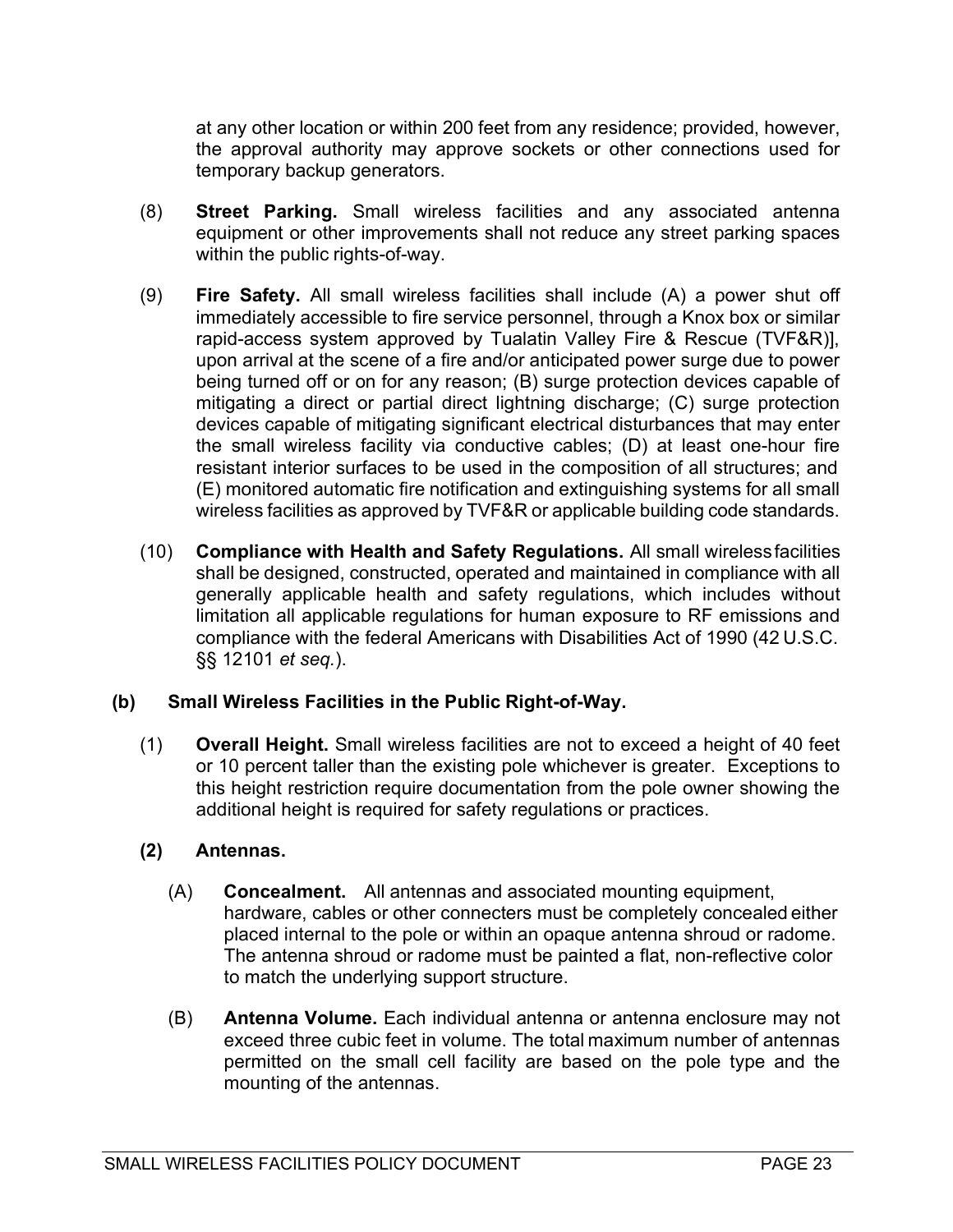- (C) Mounting Requirements. The mounting requirements are based on the following pole types, preferences ordered from most preferred to least preferred:
	- 1. Streetlight
		- a. Radomes or shrouds for pole-top antennas shall not exceed more than 36 inches or 2.5 times the diameter of the base of the pole, whichever is less.
		- b. Antennas shall be placed internal to the pole or affixed to the top of the pole. Mounting arms affixing the antenna to the side of the pole are prohibited, unless approved as part of a pre-approved design under this Policy.
		- c. All wires connecting the antennas to the pole shall be placed internal to the supporting pole or shrouded.
		- d. Antennas within line of sight of one another must be of a substantially similar configuration, design and finish to promote visual and aesthetic continuity among streetlights in the public rights-of-way.
	- 2. Wood Utility Pole
		- a. For antennas affixed to the top of the pole, radomes or shrouds for pole-top antennas shall not exceed more than 36 inches or 2.5 times the diameter of the base of the pole, whichever is less.
		- b. Antennas that are mounted on the pole shall be mounted as flush to the pole as technically feasible and allowed by the pole owner; however, no portion of the antenna shall extend more than 3 feet from the pole. Each bracket or extension arm shall be used for only one antenna.
		- c. Side-mounted antennas on a stand-off bracket or extension arm must be concealed within one or more shrouds that cover the antenna, mounting hardware and cables.
		- d. If the applicant demonstrates that additional separation is required for compliance with applicable health and safety regulations the approval authority may permit the additional spacing. Any modification shall be narrowly tailored to meet the minimum requirements under such health and safety regulations.
		- e. No more than five antennas shall be permitted on one utility pole by one carrier.
		- f. antennas within line of sight of one another must be of a substantially similar configuration, design and finish to promote visual and aesthetic continuity among wood utility poles in the public rights-of-way.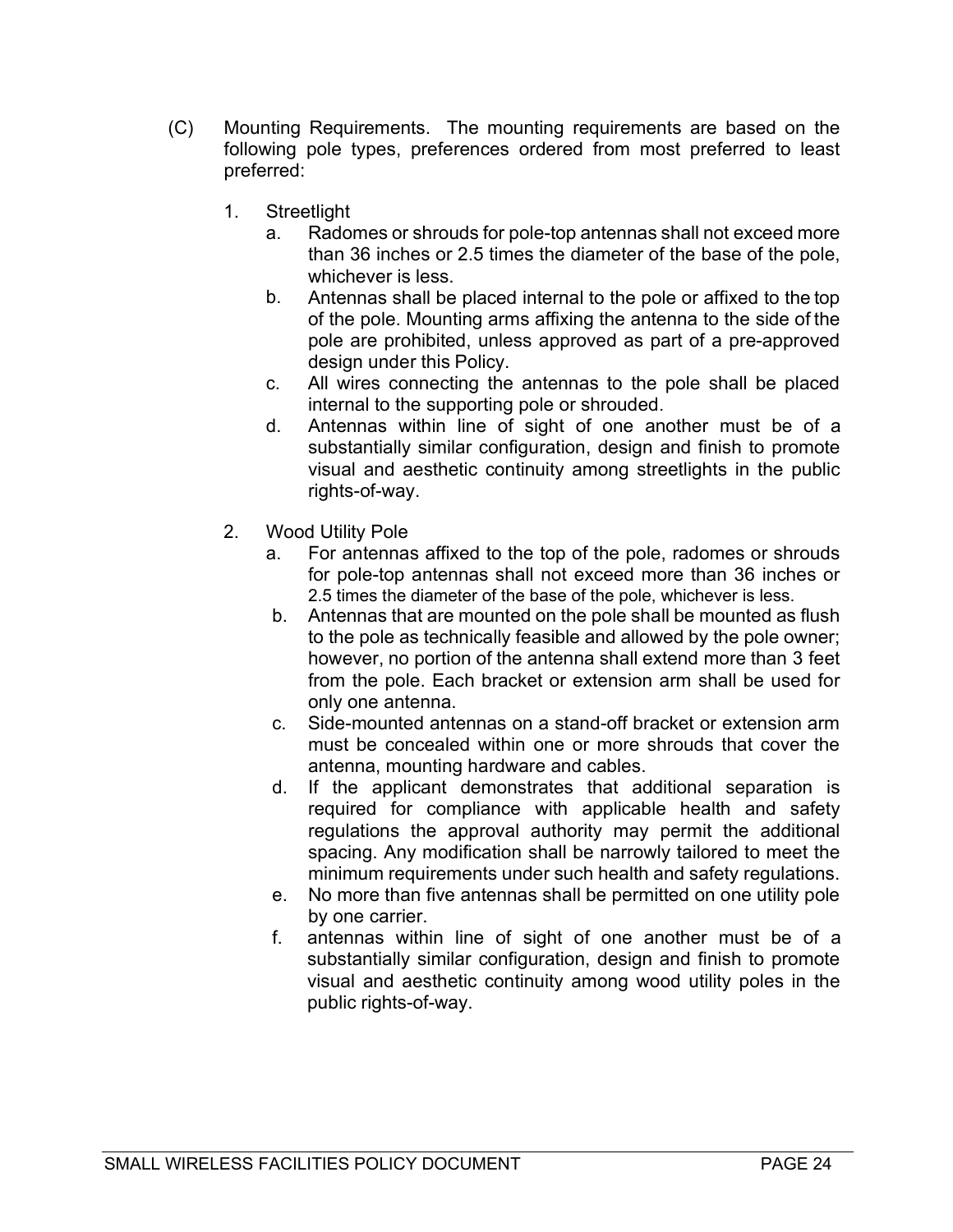- 3. Other Structures. Structures other than streetlights, utility poles, and single-use poles:
	- a. For antennas affixed to the side of a structure not identified above, the mounting arms are not to exceed 12-inches and shall be used for only one antenna.
	- b. The antenna and antenna mount connecting the antenna to the structure shall be placed within a shroud or designed to match or be compatible with the supporting structure.
	- c. All wires connecting the antennas to supporting equipment and supporting structure shall be placed internal to the structure or shall be placed
- 4. Single-Use Pole
	- a. Antennas and its mounting shall not exceed the diameter of the supporting structure.
	- b. Antennas shall be placed internal to the pole or affixed to the top of the pole.
	- c. Mounting arms affixing the antenna to the side of the pole are prohibited, unless approved as part of a pre-approved design under this Policy.
	- d. All equipment and wires connecting the antennas shall be placed internal to the supporting pole.

## (3) Antenna Equipment.

- (A) Installation Preferences. The installation preference of all non-antenna equipment is based on the following pole types, with antenna equipment preferences ordered from most preferred to least preferred. The following are specific design standards based on pole type:
	- 1. Streetlight
		- a. Underground: Size restriction based on ROW space available.
		- b. Internal to the pole: size restricted only by the available space internal to the pole.
		- c. Integrated into base of the pole
			- i. Height of base not to exceed 6 feet (excluding any decorative transition between the base enclosure and the pole).
			- ii. Width of the base shall not exceed 24 inches and shall provide a transition from the base to the pole.
			- iii. Base to match in color and material to the pole unless a different color or decoration is approved by the Director.
		- d. External to the pole: Only if it is determined by the City Engineer the location of the facility requires a breakaway pole, then equipment is permitted on the exterior of the pole, when the following standards are met:
			- i. Total cabinets installed shall not exceed 17 cubic feet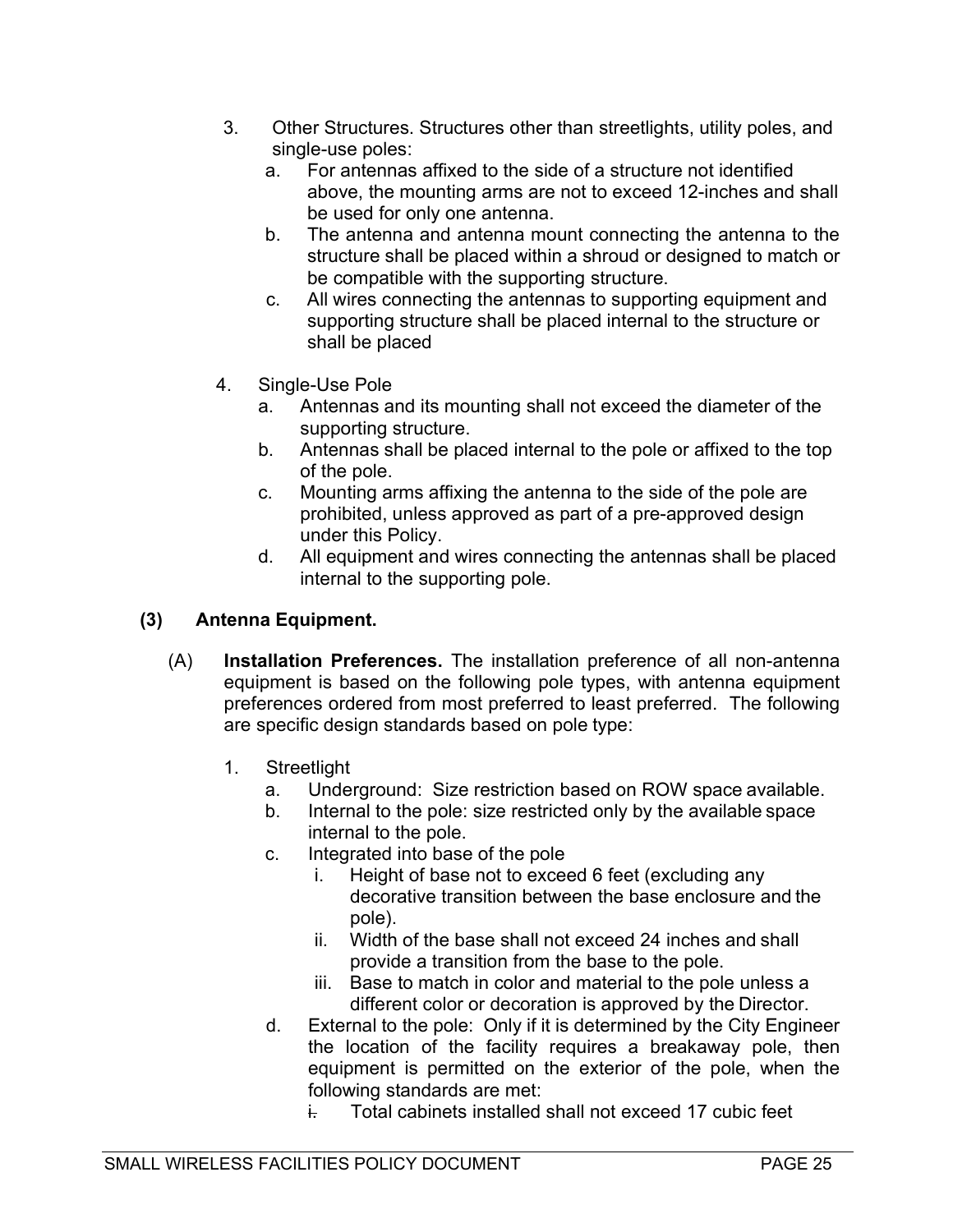in volume.

- ii. Cabinets shall be mounted no further than 6-inches from the supporting structure. The width or depth of the cabinet shall not exceed 36 inches.
- iii Minimum clearance of seven (7) feet from the existing grade or as required by the pole owner whichever is greater.
- iv. All cables not placed in equipment cabinet shall be placed in conduits located no further than 6-inches from the supporting structure and colored to match the supporting structure.
- 2. Wood Utility Pole
	- a. Underground: Size restriction based on ROW space available.
	- b. On the pole: All antenna equipment, excluding cabling connecting the antenna to the antenna equipment, shall be placed within cabinets and meet the following:
		- i. Total cabinets installed shall not exceed 9 cubic feet in residential areas and 17cubic feet in non-residential areas in volume.
		- $\frac{1}{11}$  Cabinets shall be mounted no further than 6inches from the supporting structure. The width or depth of the cabinet shall not exceed 36 inches)
		- iii Minimum clearance of seven (7) feet from the existing grade or as required by the pole owner whichever is greater.
		- iv. All cables not placed in equipment cabinet shall be placed in conduits located no further than 6-inches from the supporting structure and colored to match the supporting structure.
	- c. Ground mounted equipment is permitted in the industrial zone if adequate ROW is available and the location does not adversely affect pedestrian, bicycle, and vehicle circulation.
	- d. All wires connecting the antennas, antenna equipment and the supporting pole shall be placed in conduit and match in color to the supporting pole.
- 3. Single-Use Pole
	- a. Underground: Size restriction based on ROW space available.
	- b. Internal to the pole: size restricted only by the available space internal to the pole.
	- c. Integrated into base of the pole
		- i. Height of base not to exceed 6 feet (excluding any decorative transition between the base enclosure and the pole).
		- ii. Width of the base shall not exceed 24 inches and shall provide a transition from the base to the pole.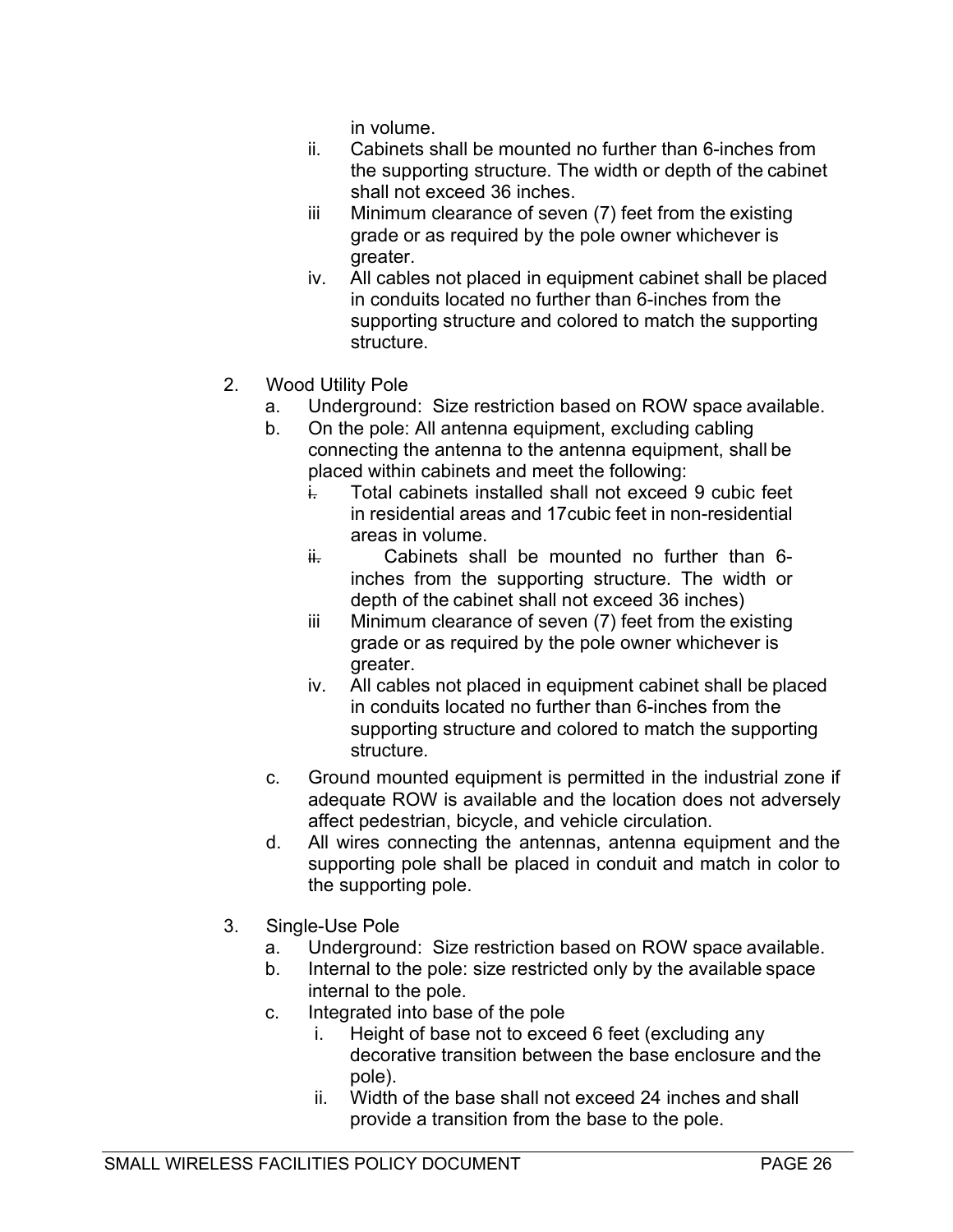- Base to match in color and material to the pole unless a different color or decoration is approved by the Director.
- d. External to the pole: Only if it is determined by the City Engineer the location of the facility requires a breakaway pole, then equipment is permitted on the exterior of the pole, when the following standards are met:
	- i. Total cabinets installed shall not exceed 17 cubic feet in volume.
	- ii. Cabinets shall be mounted no further than 6-inches from the supporting structure or the minimum necessary to comply with safety standards and pole owner requirements. The width or depth of the cabinet shall not exceed 36 inches)
	- iii Minimum clearance of seven (7) feet from the existing grade or as required by the pole owner whichever is greater.
	- iv. All cables not placed in equipment cabinet shall be placed in conduits located no further than 6-inches from the supporting structure or the minimum necessary to comply with safety standards and pole owner requirements and colored to match the supporting structure.
- 4. Other Structures
	- a. Underground: Size restriction based on ROW space available.
	- b. Internal to the pole: size restricted only by the available space internal to the pole.
	- c. Integrated into base of the pole
		- i. Height of base not to exceed 5 feet
		- ii. Width of the base shall not exceed 20-inches and shall provide a transition from the base to the pole.
		- Iii Base to match in color and material to the pole.
	- d. On the pole: All antenna equipment, excluding cabling connecting the antenna to the antenna equipment, shall be placed within cabinets and meet the following:
		- i. Total cabinets installed shall not exceed 17 cubic feet in volume.
		- ii. Cabinets shall be mounted no further than 6-inches from the supporting structure. The width or depth of the cabinet shall not exceed 36 inches)
		- iii Minimum clearance of seven (7) feet from the existing grade or as required by the pole owner whichever is greater.
		- iv. All cables not placed in equipment cabinet shall be placed in conduits located no further than 6-inches from the supporting structure and colored to match the supporting structure.
	- e. Ground mounted is permitted in the industrial zone if adequate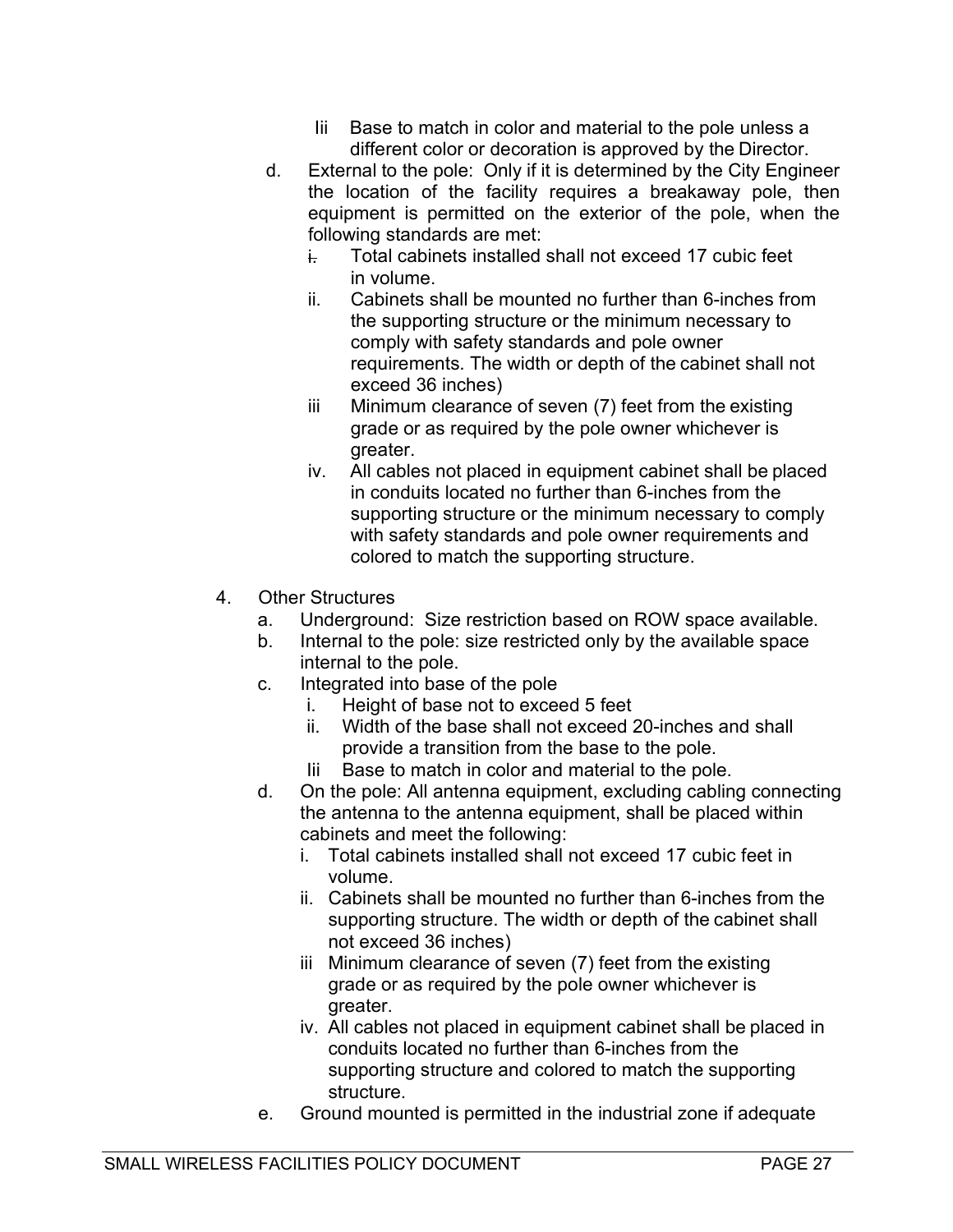ROW available and the location does not affect pedestrian, bicycle, and vehicle circulation.

- (B) Undergrounded Antenna equipment. All undergrounded antenna equipment must be installed in an environmentally controlled vault that is load-rated to meet the City's standards and specifications. Underground vaults located beneath a sidewalk must be constructed with a slip-resistant cover. Vents for airflow shall be flush-to-grade when placed within the sidewalk and may not exceed two feet above grade when placed off the sidewalk. Applicants shall not be permitted to install an underground vault in a location that would cause any existing tree to be materially damaged or displaced.
- (C) Pole-Mounted Antenna equipment. All pole-mounted antenna equipment must be installed no more than 6-inches from the pole or the minimum necessary to comply with safety standards and pole owner requirements. Equipment may be placed in more cabinets or shrouds to minimize the overall visual profile if the total maximum size allowed per pole is not exceeded and provided that the disconnect switch or other equipment for which access is needed for safety purposes, need not be enclosed. If any applicable health and safety regulations require a greater distance between the pole and antenna equipment, the maximum offset permitted between the antenna equipment and the pole shall be the minimum offset required by such regulations. Documentation shall be provided identifying the additional offset. All pole-mounted equipment and required or permitted signage must be placed and oriented away from adjacent sidewalks and structures. Pole-mounted equipment may be installed behind street, traffic or other signs to the extent that the installation complies with applicable public health and safety regulations. All cables, wires and other connectors must be routed through conduits within the pole, and all conduit attachments, cables, wires and other connectors must be concealed from public view. To the extent that cables, wires and other connectors cannot be routed through the pole, applicants shall route them through a single external conduit or shroud that has been finished to match or be compatible with the underlying support structure.
- (D) Base-Mounted Antenna equipment. All base-mounted antenna equipment must be installed within a shroud, enclosure or pedestal integrated into the base of the support structure. All cables, wires and other connectors routed between the antenna and base-mounted equipment must be concealed from public view.
- (E) Ground-Mounted Antenna equipment. On collector roads, neighborhood routes and local roads, the City prefers ground-mounted antenna equipment to be concealed as follows: (i) within a landscaped parkway, median or similar location, behind or among new/existing landscape features and painted or wrapped in flat natural colors to blend with the landscape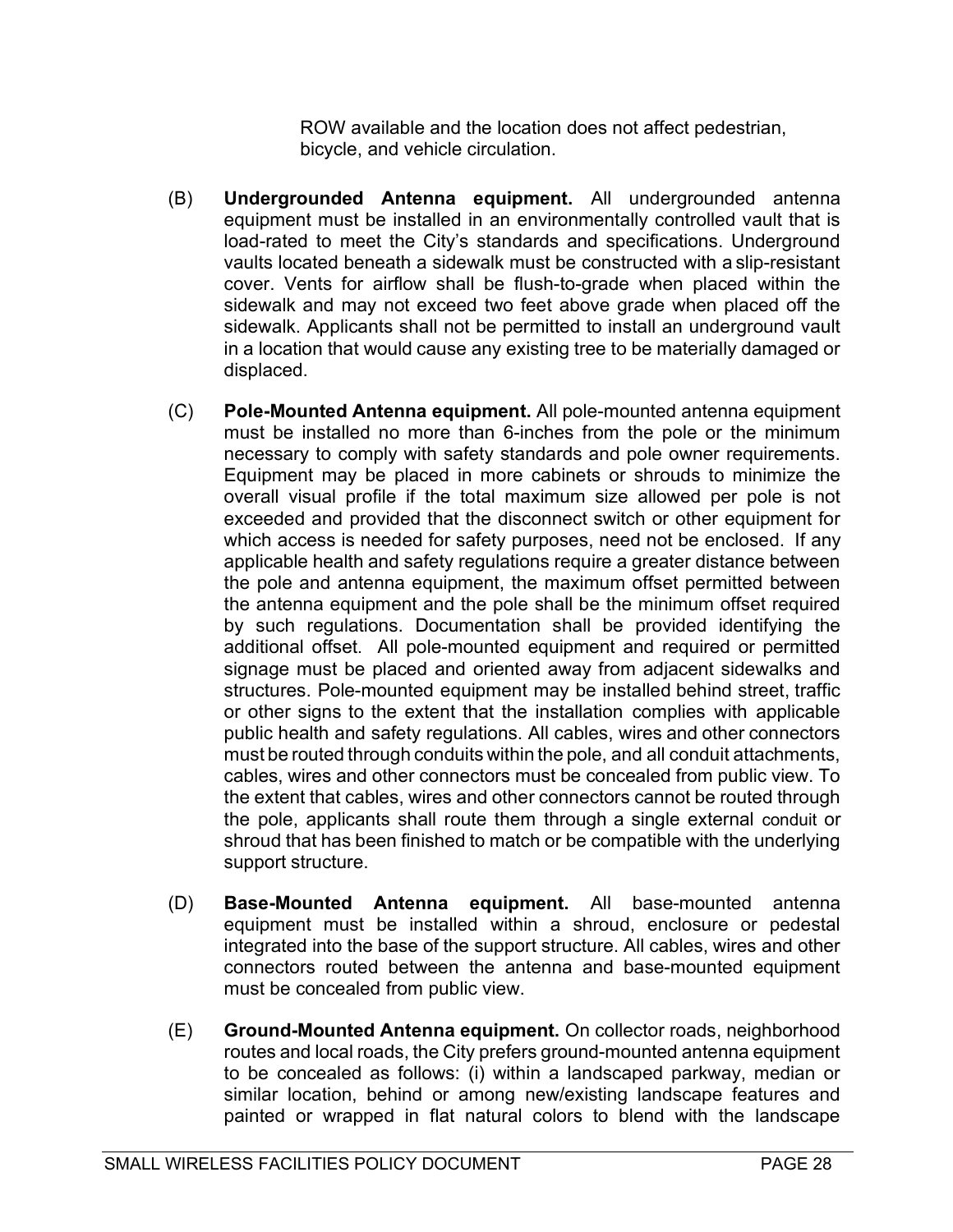features; and (ii) if landscaping concealment is not technically feasible, disguised as other street furniture adjacent to the support structure, such as, for example, mailboxes, benches, trash cans and information kiosks. On arterial roads outside underground districts, proposed ground-mounted antenna equipment should be completely shrouded or placed in a cabinet substantially similar in appearance to existing ground-mounted antenna equipment cabinets. To promote and protect public health and safety and prevent potential hazards hidden behind large equipment cabinets, no individual ground-mounted antenna equipment cabinet may exceed 4.5 feet in height or 2.5 feet in width. Ground-mounted and base-mounted equipment cabinets shall not have any horizontal flat surfaces greater than 1.5 square inches to prevent litter or other objects left on such surfaces.

(F) Antenna equipment Volume. All antenna equipment associated with a small wireless facility installed above ground level or mounted to a pole shall not cumulatively exceed: (i) nine (9) cubic feet in volume if installed in a residential district; or (ii) 17 cubic feet in volume if installed in a nonresidential district. The volume calculation shall include any shroud, cabinet or other concealment device used in connection with the non-antenna equipment. The volume calculation shall not include any equipment or other improvements placed underground.

## (4) Small Cell Facility Pole Types

- (A) Pole installations are based on the following pole types, preferences ordered from most preferred to least preferred:
- (B) Streetlights. Installation of a small wireless facilities on an existing streetlight must remove and replace the existing streetlight with one substantially similar to the City's standards and specifications but designed to accommodate wireless antennas and antenna equipment. The design shall include the following:
	- 1. The maximum diameter of the pole to support the light fixture and small cell facility shall be 16-inches.
	- 2. Maximum height of the SWF shall not exceed six feet above the existing pole not to exceed meet the maximum height of 40 feet.
	- 3. Antennas must be installed above the pole within a single, canister style shroud or radome that tapers to the pole, placed internal to the pole or recessed into the pole.
	- 4. Unless internal to the pole the antenna or antennal enclosure and associated fixture shall be colored to match or be compatible with the pole.
	- 5. Streetlights within line of-sight of other streetlights must be a common configuration/design and similar material or as approved by the Director.
	- 6. Include a luminaire at substantially the same height and distance from the pole as the luminaire on the removed pole. If the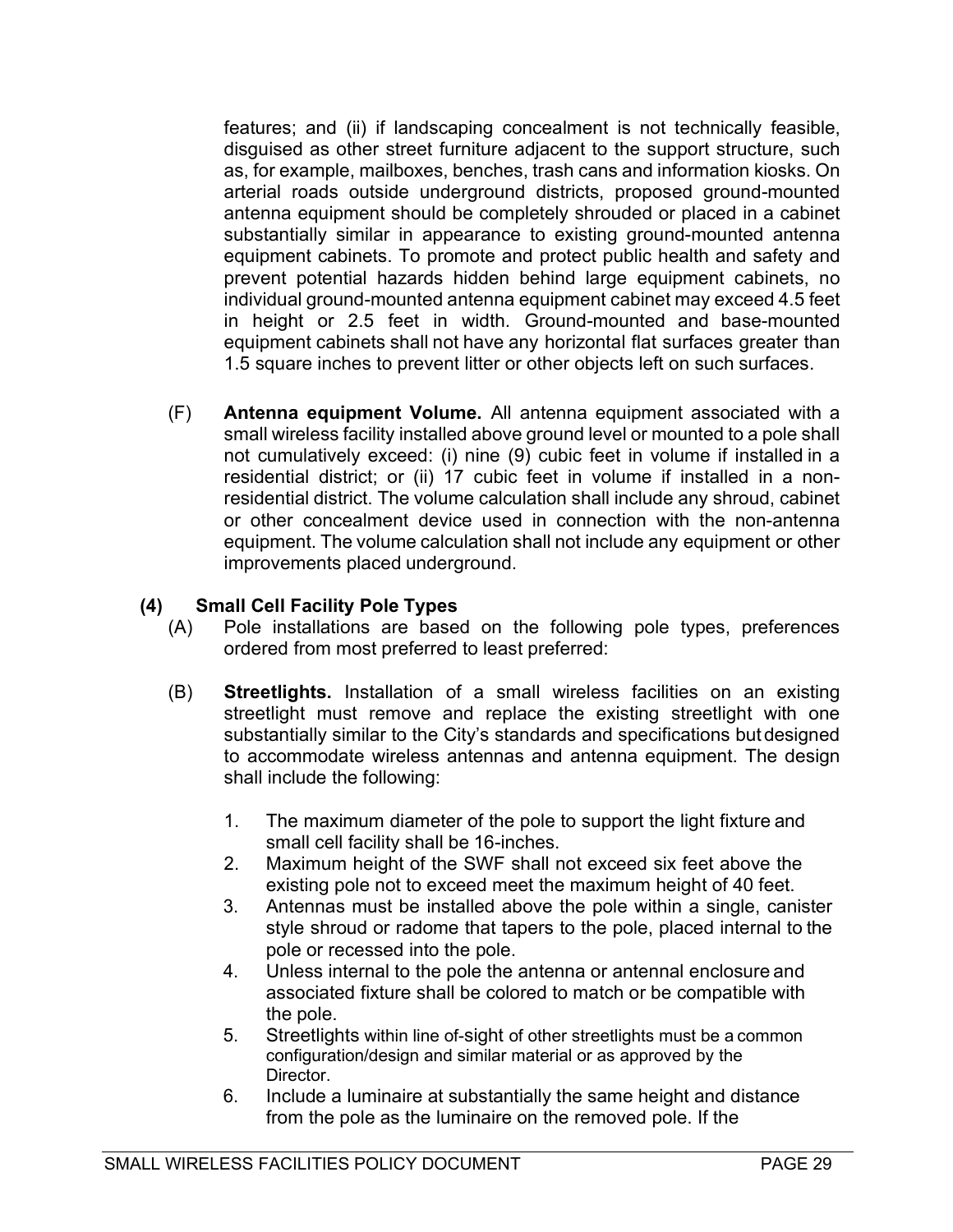luminaire is significantly relocated, a lighting plan shall be provided showing City standards are met.

- 7. The pole is to be designed to break away in the event of a collision. If determined by the City Engineer the street classification and the location of the pole within the ROW are such that the breakaway design is not warranted, the request is exempt from this standard.
- (C) Wood Utility Poles. Applicants that propose to install small wireless facilities on an existing/replacement wood utility pole must meet the following requirements:
	- 1. Antennas shall be placed above the pole unless the applicant demonstrates that mounting the antennas above the pole would be technically infeasible as supported by substantial evidence in the written record.
	- 2. All cables, wires and other connectors must be concealed within a sleeve covering the side-arm mount or extension arm or conduit to match the existing pole color.
	- $\frac{3}{2}$  Pole may be replaced with a taller pole provided the replacement pole does not exceed 40 feet or 10 percent taller than the existing pole whichever is greater. Exceptions to this height restriction require documentation from the pole owner showing the additional height is required for safety regulations and/or practices. . .
- (D) New, Non-Replacement Poles. Applicants that propose to install small wireless facilities on a new, non-replacement pole must install a new streetlight substantially similar to the City's standards and specifications but designed to accommodate wireless antennas and antenna equipment located immediately adjacent to the proposed location. If there are no existing streetlights in the immediate vicinity or the addition of a new streetlight is determined by the City as not a feasible location, the applicant may install a metal or composite pole capable of concealing all the antenna equipment either within the pole or within an integrated enclosure located at the base of the pole. The pole diameter shall not exceed twenty-four (24) inches. All antennas, whether on a new streetlight or other new pole, must be installed above the pole within a single, canister style shroud or radome, or internal to the pole.
	- 1. Maximum pole diameter: 24-inches
	- 2. Height compatible to streetlights or other utility poles in close proximity not to exceed 40 feet.
	- 3. New pole (wireless facility only) the location shall be a minimum of 500 feet from an existing pole (including streetlights and utility poles).
	- 4. Poles within line of-sight of other streetlights or utility poles must be a common configuration/ design and similar material or as approved by the City Engineer with the following preference: 1) Streetlight 2) Utility poles.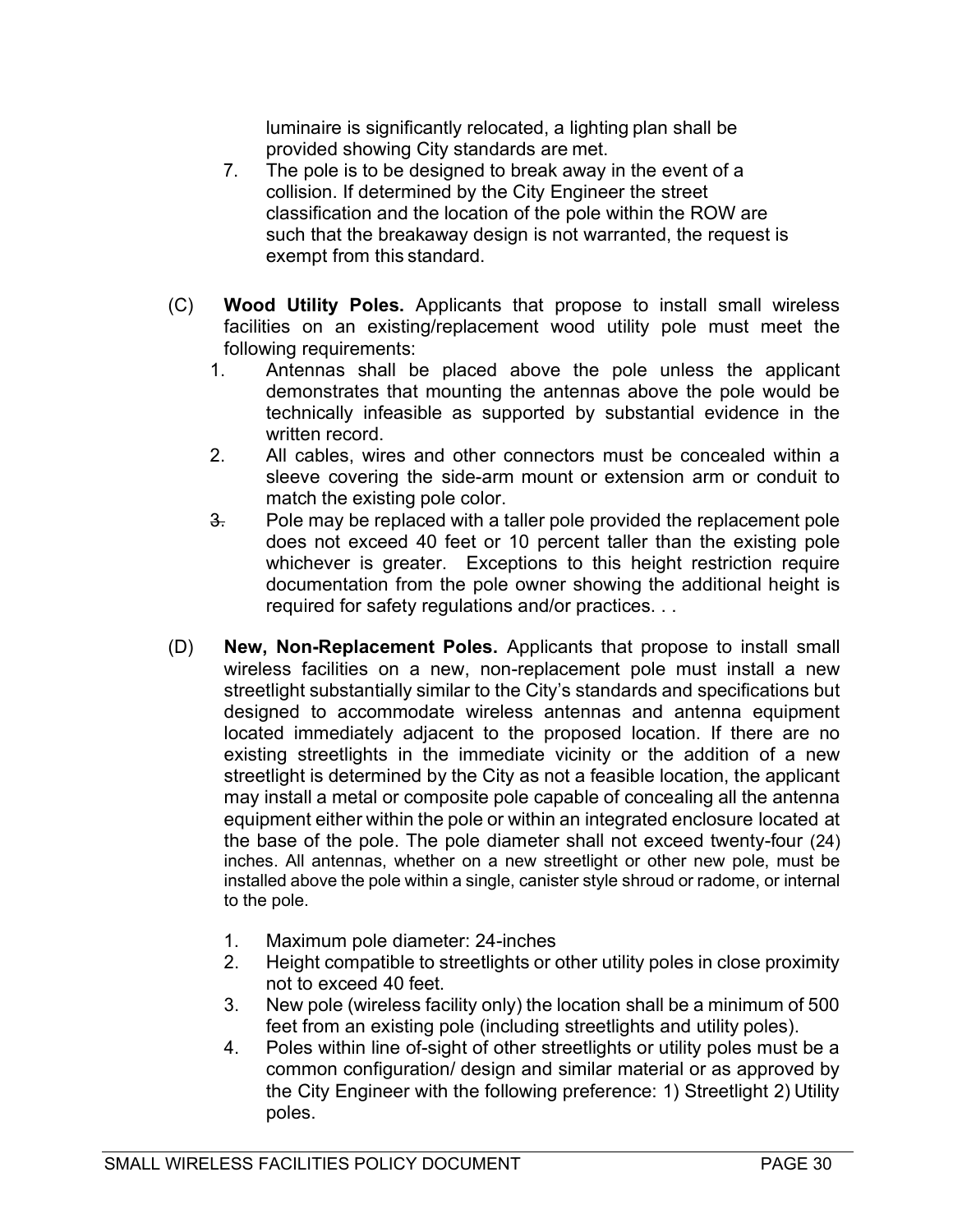- (5) Encroachments over Private Property. Small wireless facilities may not encroach onto or over any private or other property outside the public rights-ofway without the owner's express written consent.
- (6) Obstructions; Public Safety. Small wireless facilities and any associated equipment or improvements shall not physically interfere with or impede access to any: (A) worker access to any above-ground or underground infrastructure for traffic control, streetlight or public transportation, including without limitation any curb control sign, parking meter, vehicular traffic sign or signal, pedestrian traffic sign or signal, barricade reflectors; (B) access to any public transportation vehicles, shelters, street furniture or other improvements at any public transportation stop; (C) worker access to above-ground or underground infrastructure owned or operated by any public or private utility agency; (D) fire hydrant or water valve; (E) access to any doors, gates, sidewalk doors, passage doors, stoops or other ingress and egress points to any building appurtenant to the rights-of-way; or (F) access to any fire escape.
- (7) Utility Connections. All cables and connectors for telephone, data backhaul, primary electric and other similar utilities must be routed underground in conduits large enough to accommodate future collocated wireless facilities. Undergrounded cables and wires must transition directly into the pole base without any external doghouse. All cables, wires and connectors between the underground conduits and the antennas and other antenna equipment shall be routed and concealed from view within: (A) internal risers or conduits if on a concrete, composite or similar pole; or (B) a cable shroud or conduits mounted as flush to the pole as possible if on a wood pole or other pole without internal cable space. The approval authority shall not approve new overhead utility lines or service drops merely because compliance with the undergrounding requirements would increase the project cost.
- (8) Spools and Coils. To reduce clutter and deter vandalism, excess fiber optic or coaxial cables shall not be spooled, coiled or otherwise stored on the pole outside equipment cabinets or shrouds.
- (9) Electric Meters. Small wireless facilities shall use flat-rate electric service or other method that obviates the need for a separate above-grade electric meter. If flat-rate service is not available, applicants may install a shrouded smart meter. or another type of meter acceptable to the City. The approval authority shall not approve a separate ground-mounted electric meter pedestal.
- (10) Street Trees. To preserve existing landscaping in the public rights-of-way, all work performed in connection with small wireless facilities shall not cause any street trees to be damaged or displaced. If any street trees are damaged or displaced, the applicant shall be responsible, at its sole cost and expense, to plant and maintain replacement trees at the site for the duration of the permit term.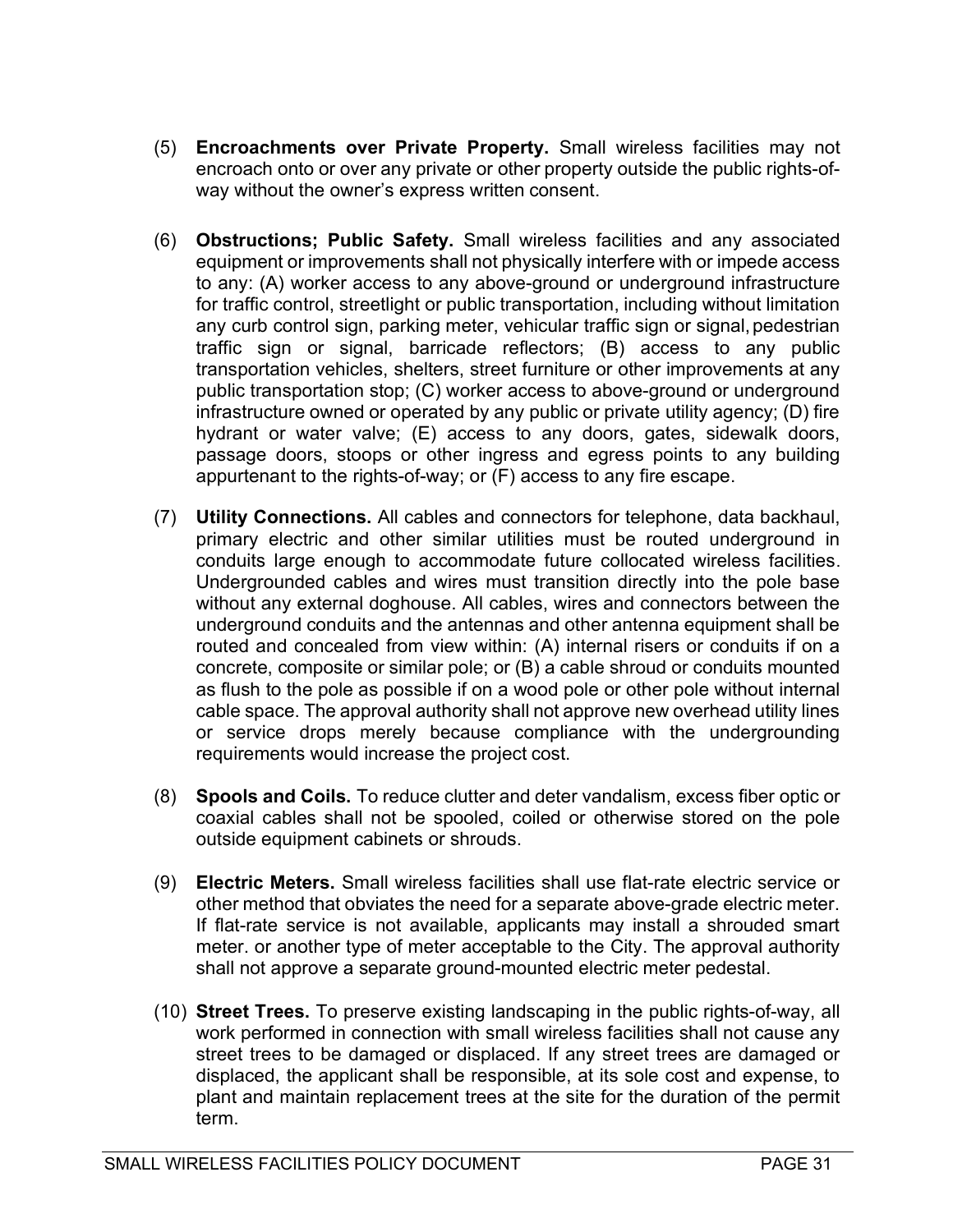(11) Existing Conduit or Circuits. Access to any conduit or circuits owned by the City is prohibited to protect the City's infrastructure, prevent interference with the City's municipal functions and protect public health and safety.

#### (c) Small Wireless Facilities On Private Property.

- (1) For SWF installed on streetlights, utility poles, parking lot lights, or single use poles, the standards in Section 2.7.b applies.
- (2) For SWF installation on all other structures, including but not limited to buildings and water towers the following standards apply:
	- (A) Overall Height. Small wireless facilities on private property shall be the minimum height needed to achieve the network objective may not exceed the applicable height limit for structures in the applicable zoning district or overlay zone.
	- (B) Setbacks. Small wireless facilities on private property may not encroach into any applicable setback for structures in the subject zoning district.
	- (C) Parking; Access. Any equipment or improvements constructed or installed in connection with any small wireless facilities must not reduce any parking spaces below the minimum requirement for the subject property. Whenever feasible, small wireless facilities must use existing parking and access rather than construct new parking or access improvements. Any new parking or access improvements must be the minimum size necessary to reasonably accommodate the proposed use.
	- (D) Towers, Poles and Other Freestanding Small Wireless Facilities. All new towers, poles or other freestanding structures that support small wireless facilities must be made from a metal or composite material capable of concealing all the accessory equipment, including cables, mounting brackets, radios, and utilities, either within the support structure or within an integrated enclosure located at the base of the support structure. All antennas must be installed above the pole in a single, canister-style shroud or radome or placed internal to the new tower, pole, or freestanding structure. The support structure and all transmission equipment must be painted with flat/neutral colors that match the support structure. The pole height shall not forty (40) feet. The pole diameter shall not exceed twenty four (24) inches.

## (E) Building-Mounted Small Wireless Facilities.

i. Preferred Concealment Techniques. All applicants must propose new small wireless facilities that are completely concealed and architecturally integrated into the existing facade or rooftop features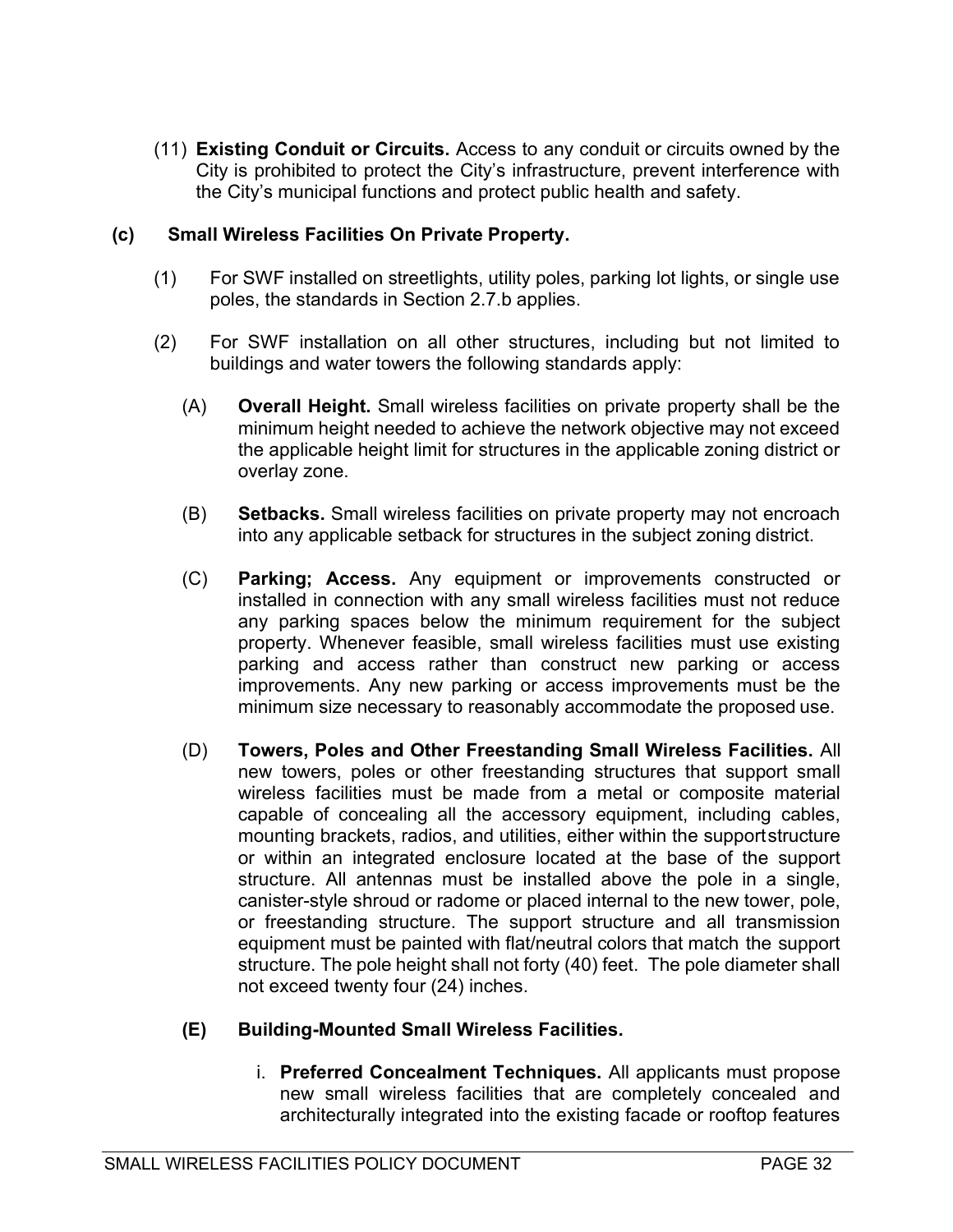with no visible impacts from any publicly accessible areas at ground level (examples include, but are not limited to, antennas behind existing parapet walls or facades replaced with RF- transparent material and finished to mimic the replaced materials). Alternatively, if the applicant demonstrates with substantial evidence that integration with existing features is technically infeasible, the applicant may propose completely concealed new structures or appurtenances designed to mimic the support structure's original architecture and proportions (examples include, but are not limited to, steeples and chimneys).

- ii. Facade-Mounted Equipment. When small wireless facilities cannot be placed behind existing parapet walls or other existing screening elements, the approval authority may approve facade-mounted equipment in accordance with this Section 2.7(c)(6)(B). All facademounted equipment must be concealed behind screen walls and mounted flush to the facade. The approval authority may not approve "pop-out" screen boxes. Except in industrial zones, the approval authority may not approve any exposed facade-mounted antennas, including but not limited to exposed antennas painted to match the facade.
- (F) Lighting. Antennas and antenna equipment shall not be illuminated except as required by municipal, federal or state authority, provided this shall not preclude deployment on new or replacement streetlights or parking lot lights.
- (c) Strand Mounted Equipment: Strand mounted small wireless facilities are permitted subject to the following criteria:
	- (A) Each strand mounted antenna shall not exceed 3 cubic feet in volume.
	- (B) Only 2 strand mounted antennas are permitted between any two existing poles.
	- (C) Strand mounted devices shall be placed as closed as possible to the nearest pole and in no event more than five feet from the pole unless a greater distance is required by the pole owner.
	- (D) No strand mounted device will be located in or above the portion of the roadway open to vehicular traffic.
	- (E) Strand mounted devices must be installed with the minimum excess exterior cabling or wires (other than original stand) to meet the technological needs of the facility.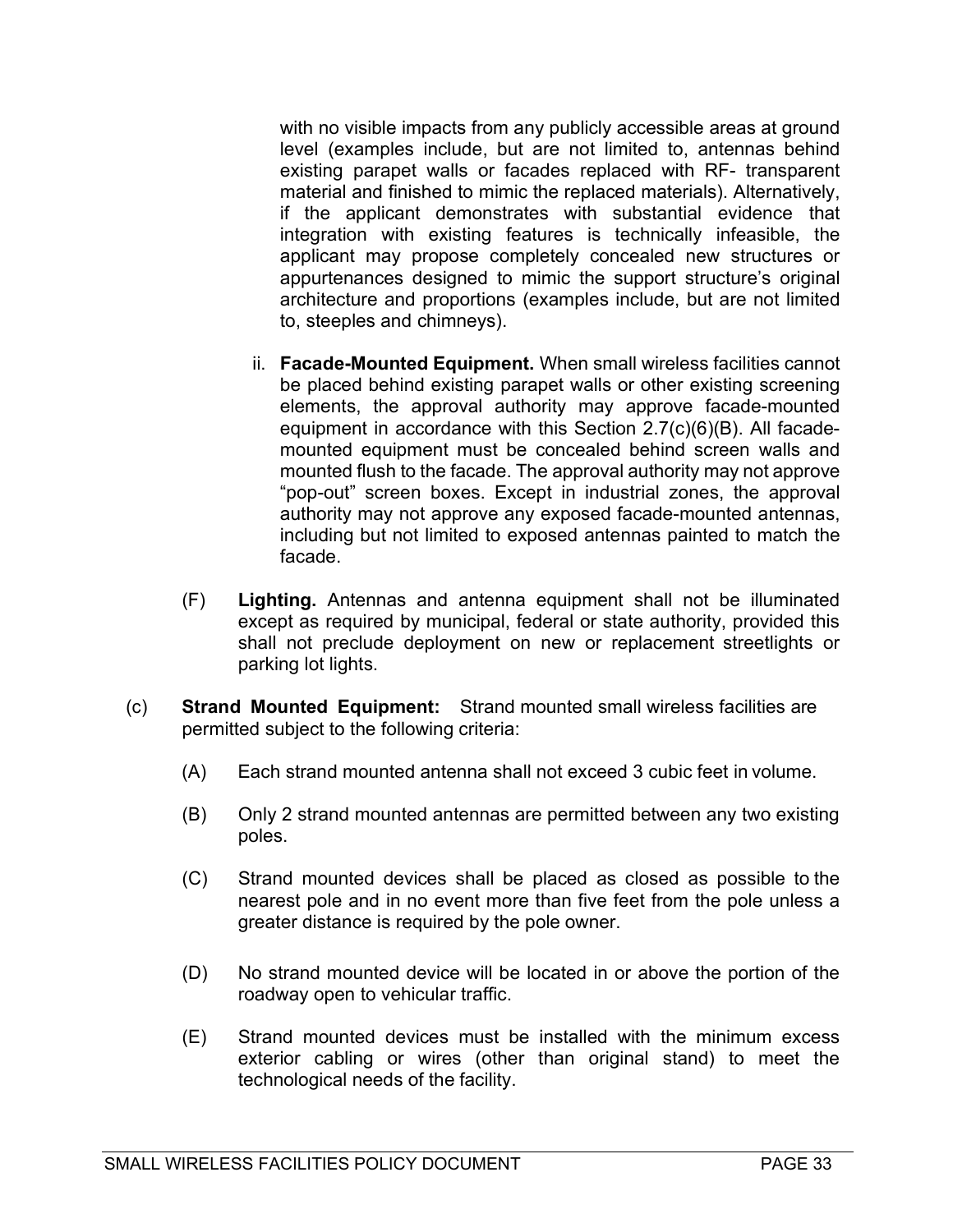## (d) Pre-Approved Designs.

- (1) Purpose. To expedite the review process and encourage collaborative designs among applicants and the City, the City Council authorizes the approval authority to designate one or more pre-approved designs for small wireless facilities and other infrastructure deployments. This subsection (d) sets out the process to establish or repeal a pre-approved design and the expedited review procedures and findings applicable to these applications.
- (2) Adoption. The approval authority may, in the approval authority's discretion, establish a pre-approved design when the approval authority finds that a proposed pre-approved design exceeds the design standards in this Policy. The approval authority shall post a public notice posted at City Hall, with the City Clerk and in a newspaper of general circulation within the City. The notice must generally describe the pre-approved design, include a photograph or photo simulation, specify whether the pre-approved design would be limited or restricted in any districts and contain a reference to the appeal procedure. The pre-approved design shall become effective 15 days from the notice required in this subsection. A decision by the approval authority not to adopt a proposed pre-approved design or the approval authority's failure to act on a request for a proposed pre-approved design is not appealable.
- (3) Repeal. The approval authority may repeal any pre-approved design by written notice posted at City Hall. The repeal shall be immediately effective. The approval authority's repeal, refusal to repeal or failure to act on a request to repeal a pre-approved design is not appealable.
- (4) Modified Review Process. In nonresidential districts, applications for a preapproved design shall not be subject to the notice requirements in section 2.4(a) or any potential appeals under section 2.4(f). In residential districts, applications for a pre-approved design shall remain subject to the notice requirements in section 2.4(a) and any potential appeals under section 2.4(f).
- (5) Modified Findings. When an applicant submits a complete application for a pre-approved design, the approval authority shall presume that the findings for approval in sections  $2.4(c)(1)$ ,  $(c)(3)$  and  $(c)(5)$  are satisfied and shall evaluate the application for compliance with the findings for approval in sections  $2.4(c)(2)$ ,  $(c)(4)$ ,  $(c)(6)$  and  $(c)(7)$ .
- (6) Nondiscrimination. Any applicant may propose to use any pre-approved design whether the applicant initially requested that the approval authority adopt such pre-approved design or not. The approval authority's decision to adopt a pre-approved design expresses no preference or requirement that applicants use the specific vendor or manufacturer that fabricated the design depicted in the pre-approved plans. Any other vendor or manufacturer that fabricates a facility to the standards and specifications in the pre-approved design with like materials, finishes and overall quality shall be acceptable as a pre-approved design.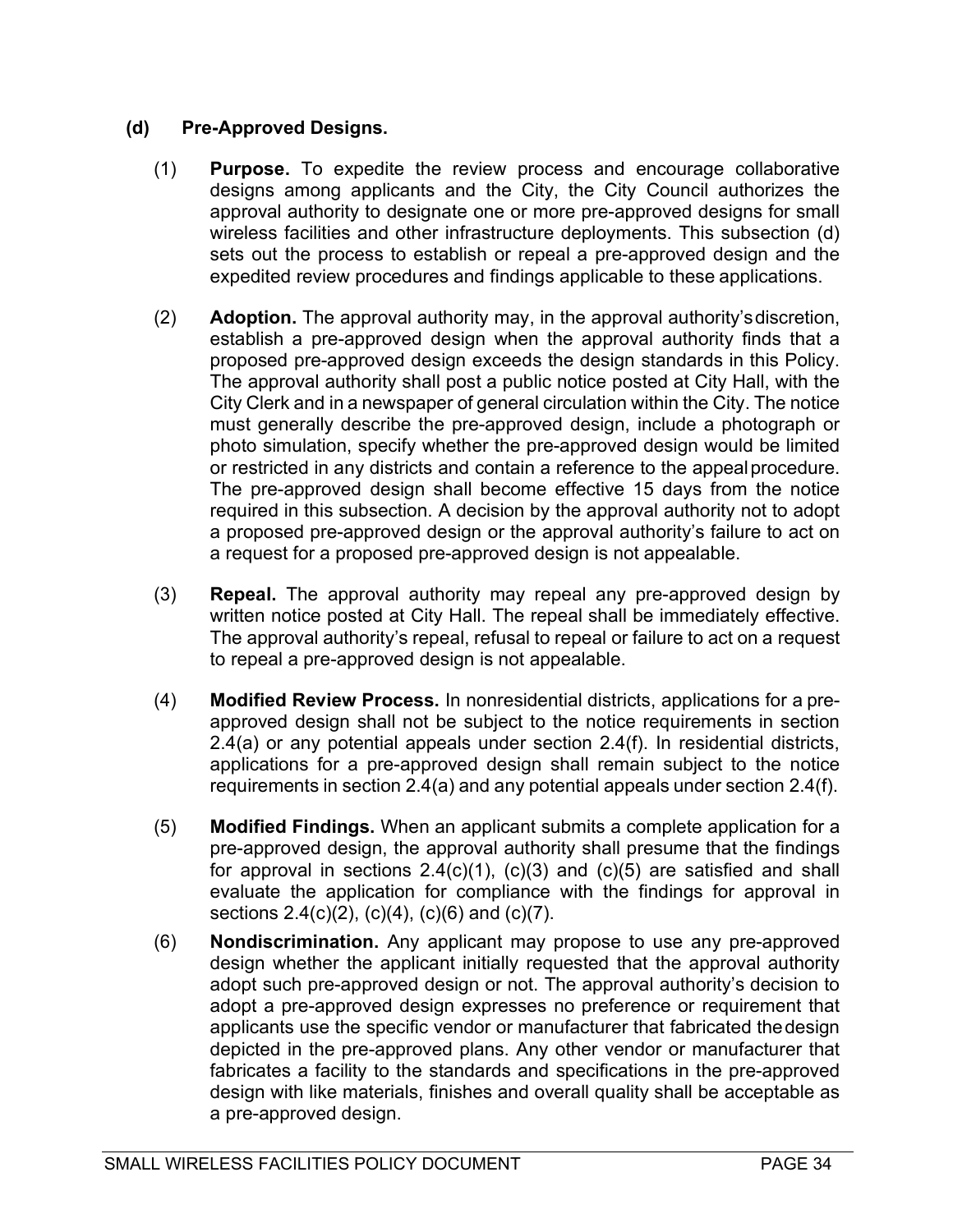# SECTION 3 ADJUSTMENT TO STANDARDS

- (a) Preface. The provisions in this Section 3 establish a procedure by which the City may grant an adjustment to the standards in this Policy but only to the extent necessary to avoid conflict with applicable federal or state law. When the applicant requests an adjustment, the approval authority shall consider the findings in Section 3.b in addition to the findings required under Section 2.4.c. Each exception is specific to the facts and circumstances in connection with each application. An exception granted in one instance shall not be deemed to create a presumption or expectation that an exception will be granted in any other instance.
- (b) Required Findings. The approval authority shall not grant any limited exception pursuant to this Section 3 unless the approval authority finds all the following:
	- (1) the applicant has provided the approval authority with a reasonable and clearly defined technical service objective to be achieved by the proposed small wireless facility;
	- (2) the applicant has provided the approval authority with a detailed written statement that explains why: (A) a denial based on the application's noncompliance with a specific provision or requirement would violate federal law, state law or both; or (B) a provision in this Policy, as applied to the applicant, would violate any rights or privileges conferred on the applicant by federal or state law;
	- (3) the applicant has provided the approval authority with a written statement that contains a detailed and fact-specific explanation as to why the proposed small wireless facility cannot be deployed in compliance with the applicable provisions in this Policy;
	- (4) the applicant has provided the approval authority with a meaningful comparative analysis with the factual reasons why all alternative locations and/or designs identified in the administrative record (whether suggested by the applicant, the City, public comments or any other source) are not technically feasible or potentially available to reasonably achieve the applicant's reasonable and clearly defined technical service objective to be achieved by the proposed small wireless facility;
	- (5) the applicant has demonstrated that the proposed location and design is the least non-compliant configuration that will reasonably achieve the applicant's reasonable and clearly defined technical service objective to be achieved by the proposed small wireless facility, which includes without limitation a meaningful comparative analysis into multiple smaller or less intrusive facilities dispersed throughout the intended service area;
	- (6) the exception requested by the applicant does not compromise or excuse compliance any fire safety or other public safety standard; and